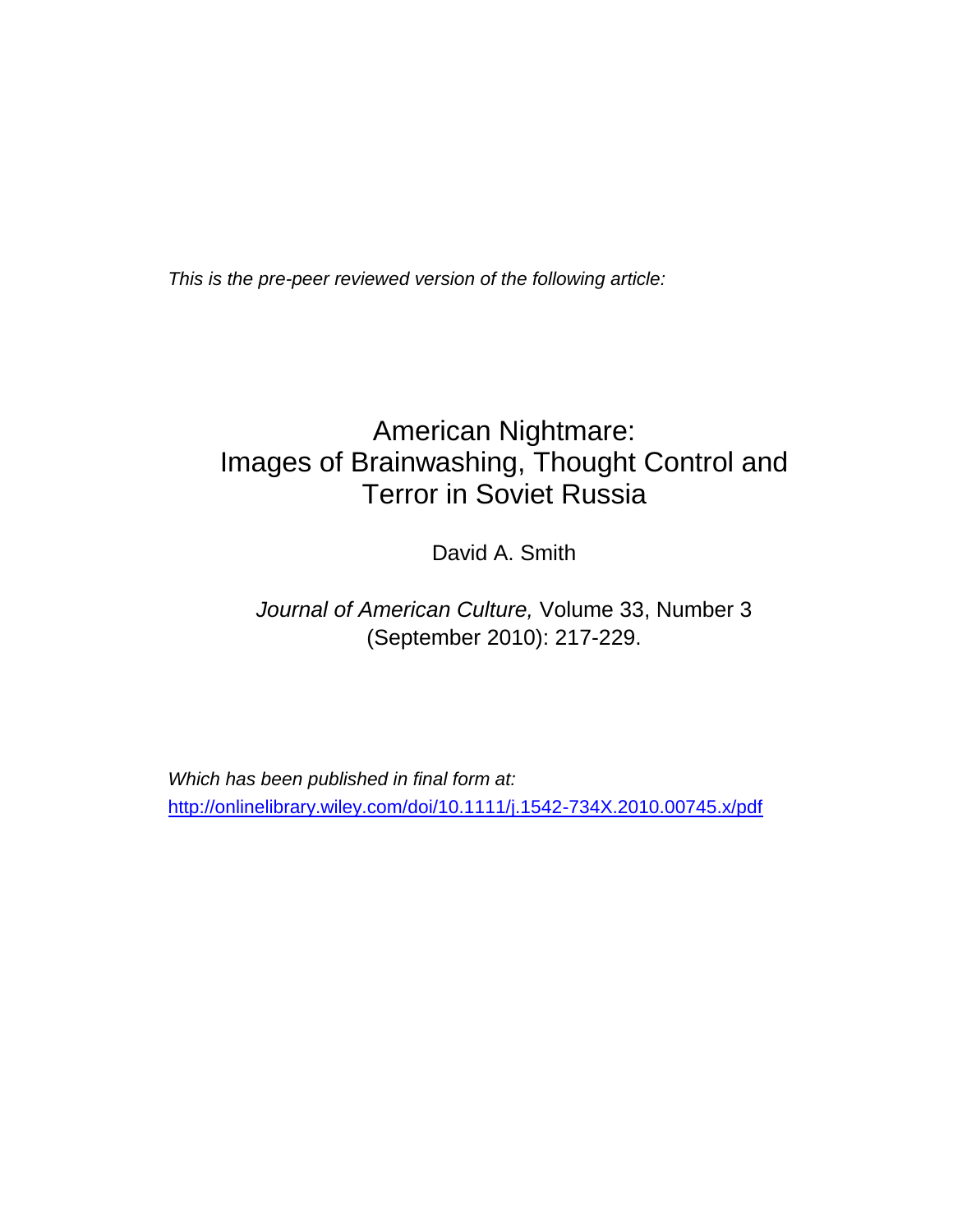# **Introduction**

*Like the white dog before the phonograph, they hear only the "master's voice."*

- George Kennan, "The Sources of Soviet Conduct," 1947 (574)

During the earliest and most frigid years of the Cold War, 1947-1953, the overwhelming majority of America"s media and public opinion promoted the idea that Soviet society was something close to a complete "dystopia." Life in the land of Stalin was said to be fraught with terror, stifling conformity, mental and physical regimentation, and, for many, slavery and extermination. For Americans, no charges concerning the "cradle to grave" control over Soviet citizens seemed too outlandish or horrifying to be believed. In fact, by 1947, the thought of being made subject to the "ghoulish" rule of the Kremlin had become *the* American nightmare.

The obsessive "better dead than red" mentality which pervaded this era is a curious phenomenon. The United States emerged victorious from the Second World War with half the gross national product of the planet, an enormous newly-built military establishment, and a public prepared for a period of sustained economic expansion. What cause could there be for concern in such happy circumstance? Where was the setting for an "age of anxiety," an intense fear and loathing for its recent wartime ally? To be sure, some of the ghastly tales concerning life in the USSR had considerable foundation in fact, but why were such stories so pervasive, so sensationalized and (except on the political left) so completely one-sided?

Previous studies of American anti-Soviet sentiment have focused primarily on American perceptions and fears concerning the Soviet external threat or on hostility toward domestic Communism (the amount of material on McCarthyism alone could fill a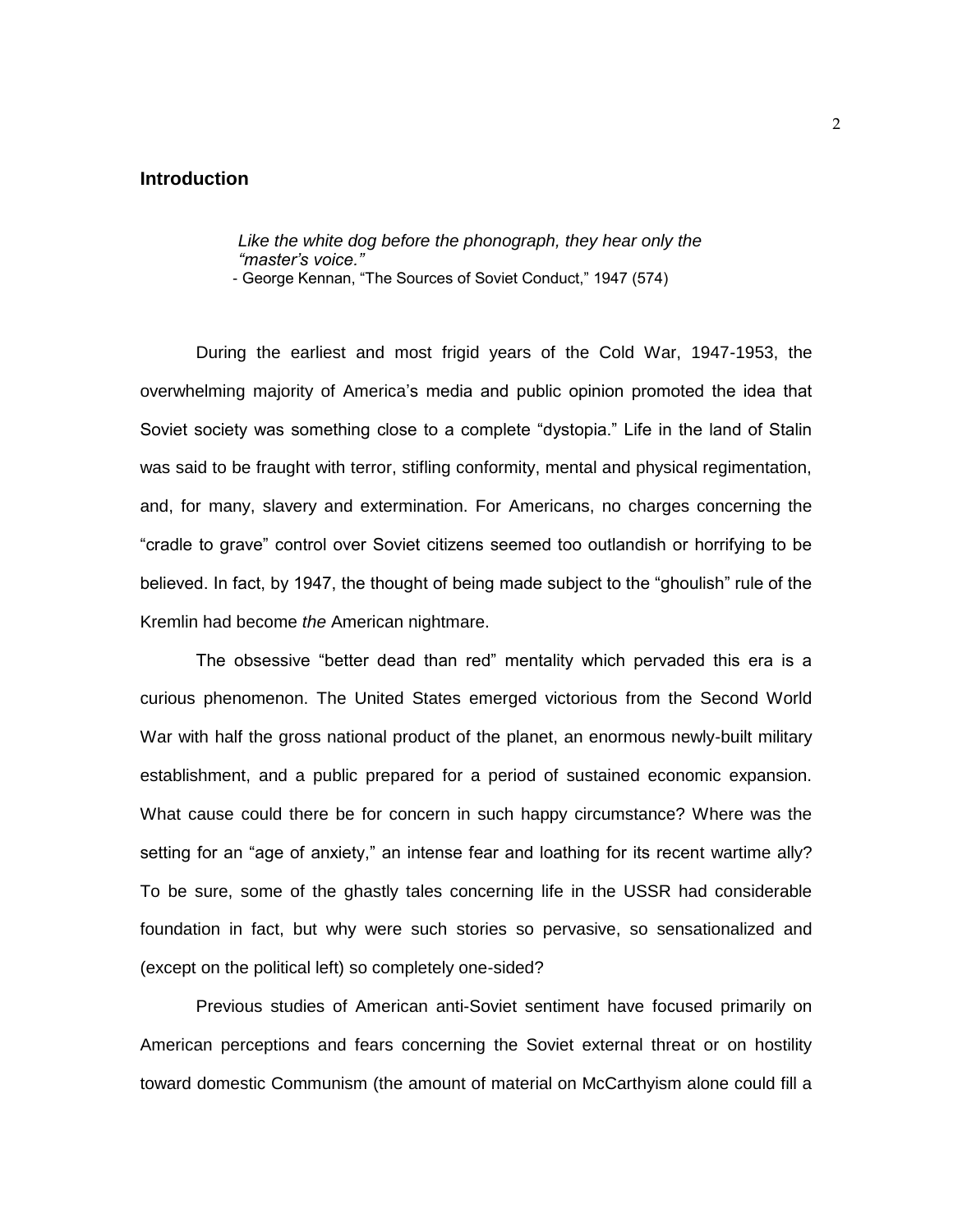small library). This essay will take a somewhat different approach by examining Americans" most commonly held perception of day-to-day life in the USSR: that modern methods of thought control and terror had transformed the Russian people into an enslaved mob of subservient, dull, and militaristic robots. To present this dominant image of life in Stalin"s Russia and to demonstrate its pervasiveness, I will draw on mass-circulation periodicals, movies, television programs, popular literature, widely-read writings of professionals in various fields, the statements of those who influenced domestic opinion and foreign policy, and public opinion polls. These sources reveal identifiable "nightmare" themes that help explain America's pervasive anti-Communism during the early postwar period. Most notably, evidence suggests that Americans were generally much less optimistic about the future of their own society than many scholars have assumed<sup>1</sup>, and that the nation's obsessive, paranoiac anti-Soviet imagery was in large part a product of *domestic* problems and anxieties that pre-occupied the American people in the late 1940s.

#### **Historical Background**

Prior to the onset of the Cold War, American attitudes toward Soviet Russia ranged from intense hostility, especially following the 1917 Revolution and Stalin"s purges of the 1930"s, to a cautiously friendly "marriage of convenience" during World War II. Both traditional American culture and contemporary social tensions were crucial in fanning the flames of the early anti-Soviet sentiment. Individualism, regarded as the most basic of American values—along with the accompanying concern for civil liberties and property rights—was disdained by the Reds in Moscow who emphasized collective rather than individual action. Still, as Robin Fillmore writes in her recent dissertation, *Transforming the "Enemy"*, "the Soviet Union did not emerge from World War II as a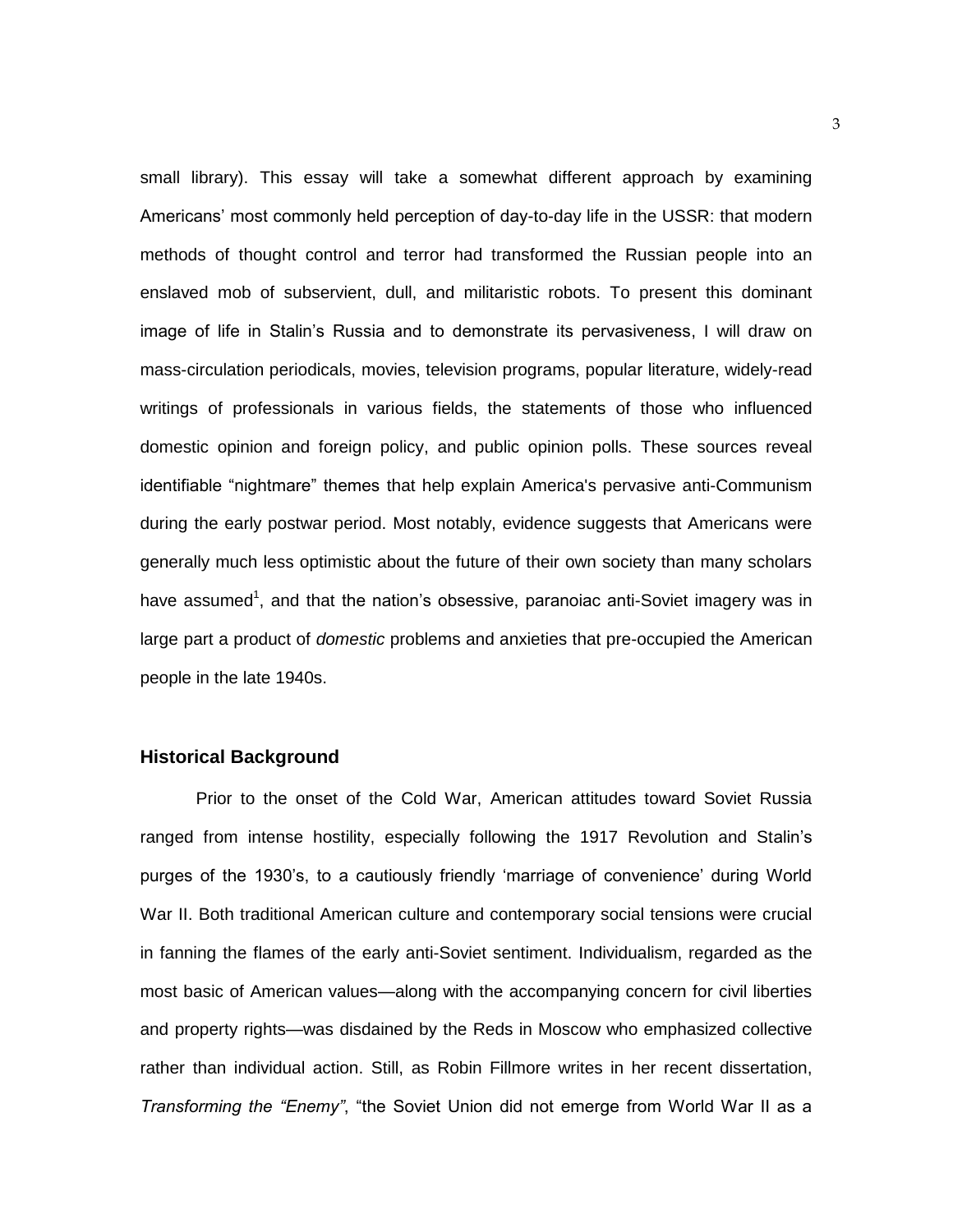ready-made enemy of the United States. The wartime ally was reconstructed over a period of years…. As a symbol for the Soviet regime, war-time Stalin was [initially] reconstructed as a "good guy" in the fight against Hitler" (Fillmore 10).

As the war"s end drew nearer, however, tensions increasingly replaced the cordiality of this alliance of expediency, and the World War II image of the "brave Russians" again began to sour. In April 1945, President Roosevelt"s successor, Harry Truman, quickly demonstrated a tougher policy in dealing with the Soviets. At the Potsdam Conference in July, Truman and Stalin exchanged verbal blows over Soviet actions in Eastern Europe, where the Russians soon imposed undemocratic pro-Soviet governments in Poland, Rumania, Hungary, Bulgaria, Albania, and (with Tito"s assistance) Yugoslavia. The temporary division of Germany following Hitler"s defeat looked more and more permanent as the victors failed to agree on how to handle the question of reparations. In February 1946, Stalin spoke of an irreconcilable conflict between the world"s Communist and Capitalist nations, and three months later, in Fulton, Missouri, Winston Churchill spoke of an "iron curtain" across Central Europe. The opening guns of the Cold War had fired.

Within a year and a half after the end of World War II, the harsh realities of the postwar world shattered Americans" optimistic wartime image of the Russians; in this milieu, the United States opted for a "get tough" policy of active resistance to the ambitions of its rival superpower. On March 12, 1947, President Truman went before a joint session of Congress to promulgate the Truman Doctrine which officially acknowledged Washington"s new containment policy and formalized the Cold War.

Not surprisingly, negative attitudes from previous decades burst forth once again. Most prominent among these was the image of Soviet life as similar to a vast concentration camp in which the will of the individual had been totally crushed as the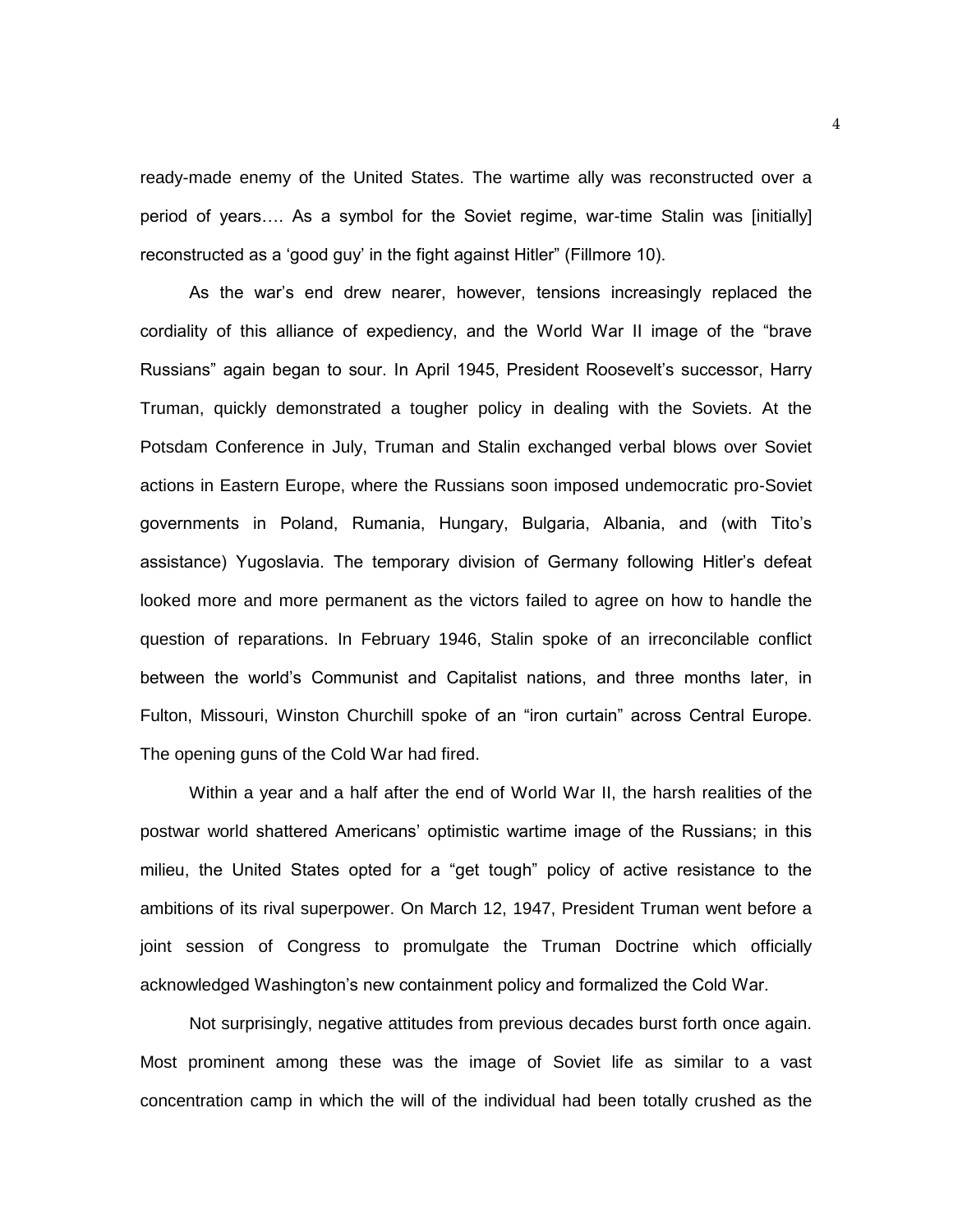Russian people were reduced to mere slaves of a few fanatical masters. During the early postwar period, however, this vision became much more virulent and widespread and was joined by a host of new characterizations of life under Stalin—significantly different in content from those of the past.

#### **"The Country of the Blind"**

Americans became increasingly convinced that in the USSR, as nowhere else in history, the state had taken *everything* under its control. This was said to be the result of a system which placed society ahead of the individual. Using twentieth-century technology to full advantage, Stalin and the Politburo were charged with replacing the Government in Russia with a "machine" which "instinctively [thought] in terms of force," to smash opposition, build its own power base and generally "push people around" (Atkinson 85). This brutal state apparatus was widely viewed as having gone so far that it had gained almost complete control not only of human actions, but of human *thoughts*  as well (Counts and Lodge 158).

After World War II, publications on Russian life devoted unprecedented attention to the alleged measures taken by Soviet leaders to establish mind control over their subjects. As more and more Americans were discovering in magazines such as *Reader's Digest, Time, Life* and *Collier's,* all forms of mass communication in the USSR fell under the "absolute control" of the Kremlin and the Communist Party. The Soviet Ministry of Propaganda and Agitation, Howard Metz explained, ran everything, including radio and television, newspaper, journal and book publishing, the film industry, and the fine arts. Each sector or level of this Ministry, throughout the USSR, was closely scrutinized by the next higher party unit until the top of the pyramid was reached at the Central Administration. Allegedly, the informer, the government official, the Ministry of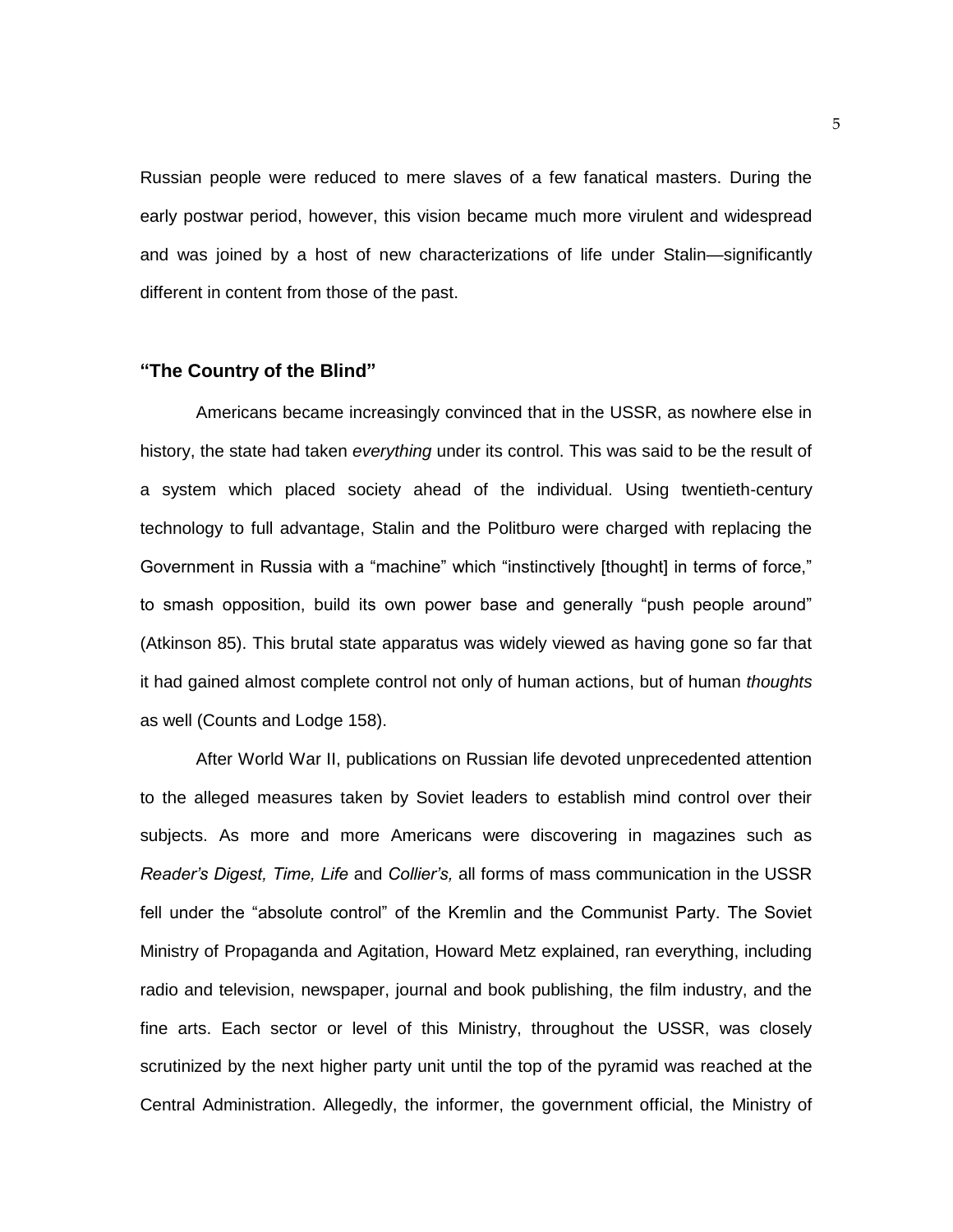Internal Affairs (MVD) agent, and the party member all worked together with great effectiveness to ensure purity in any areas of communication which had not been sanitized ahead of time by the Ministry. At every stage, Americans reported, those responsible had to keep their eyes focused on Joseph Stalin and such "Politburo pundits" as Molotov and Zhadnov as "the final authority on everything" (Metz and Thomson 199, 203, 209). Punishments of job loss, public disgrace, forced labor, exile, or death were said to have been dished out to deviants (Inkeles 36-37).

By mid-century, Americans had come to view the Soviet "octopus" of mind control as so vast and all-embracing that it had achieved (or nearly achieved) its alleged goal of turning the Soviet people into hordes of absolute conformists willing to bend to the Leader"s *every* order. This was a theme repeated over and over again in American media and popular culture.

On his immensely popular early fifties television program *Life Is Worth Living*— "sponsored by God" and by the Admiral Corporation (and watched by 20 to 25 million viewers each week)—Bishop Fulton J. Sheen labeled the root cause of this regimentation as the Soviet system"s absolute suffocation of liberty. "Liberty for them exists only when the citizens desire what the state desires, and do what the dictators order, and think only what the Party thinks," he said. "Such is the liberty of dogs under the leash of their masters, and the liberty of cuckoos in cuckoo clocks, or the liberty of prisoners in prison" (Sheen quoted in MacDonald 129).

American media sources frequently noted that well over one million personnel made up the Soviet political police, the MVD. This organization, rated as "the best housed, fed and clothed forces in the Union," was also portrayed as the most wicked. Feared by even high Soviet officials, the MVD—with its hidden microphones, torture chambers, and concentration camps—recognized no inalienable human rights and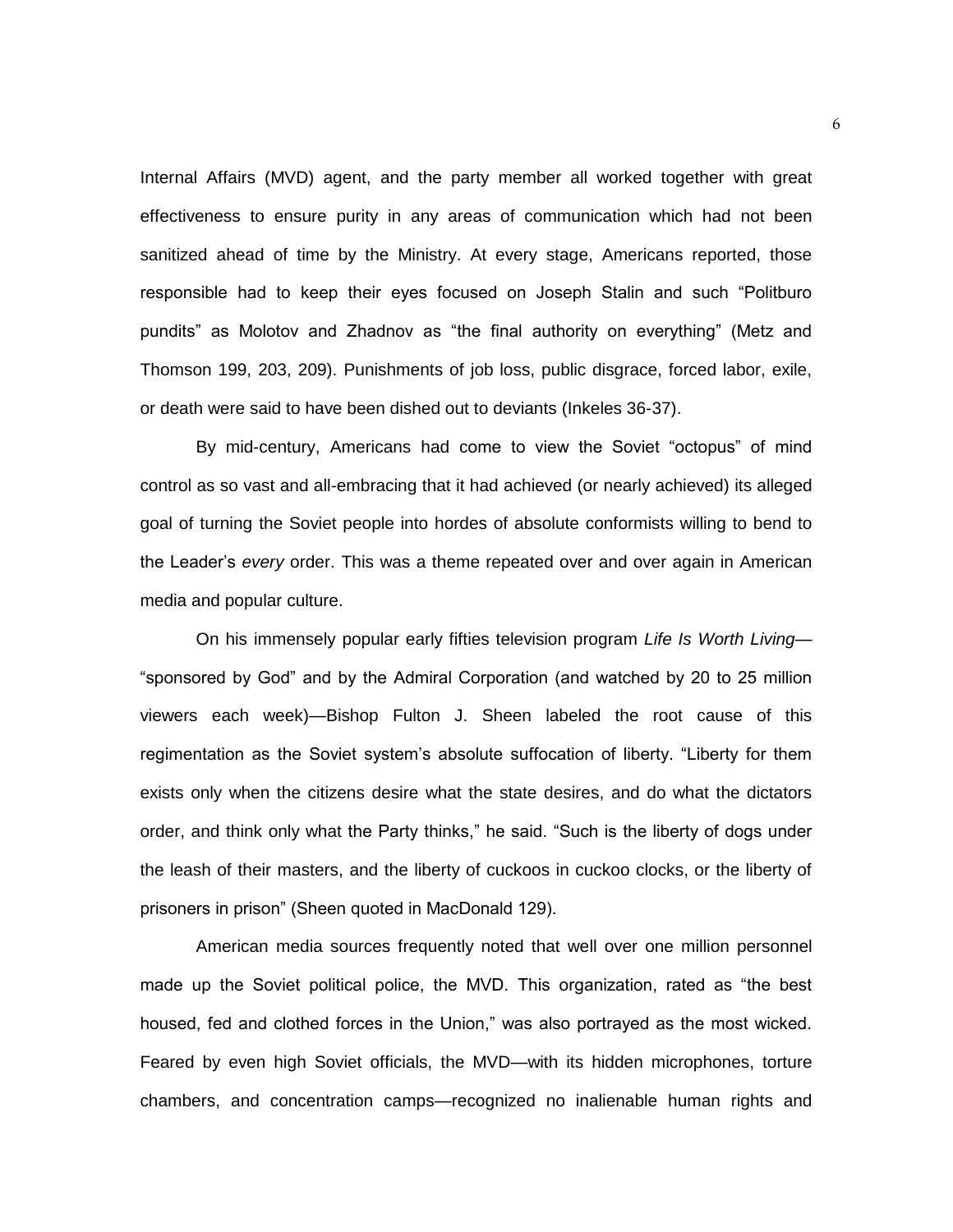answered to no one but the top Kremlin hierarchy. "Its sleuths infiltrate the domestic population at every angle," insisted one of the reports, "from the topside down into each local party segmentation, armed unit, factory, office, collective farm and apartment and more than possibly one"s own family." Indeed, according to *Collier's*, every five Russian families had at least one agent watching them day and night. In an atmosphere that was "always tense and cautious" people were afraid even to talk to one another. "The helpless masses", so the account went, never knew which of the neighbors might turn out to be an informer, for everyday somebody would be arrested "to vanish into the unknown" ("Preview" in *Collier's* 38). The same journal explained that 22,000,000 Russians (equivalent to more than half the number of adult males living in the USSR in 1950) had been condemned to Nazi-like slave camps (Nevins 80). And *Reader's Digest*  stated that citizens were subjected to these "living hells" for *any* minor aberration including "forgetting to salt the food" or "selling lemonade" (Eastman 140-141). As one "witness" in Eastern Europe told *America* magazine in 1947: "More and more the people I know are disappearing. They have heard the knock on the door at night" (Drake 601).

Joanne P. Sharp"s study *Condensing the Cold War:* Reader"s Digest *and American Identity* (2000), finds that during the twentieth century, the number of *Digest*  articles about the Soviet Union or communism reached a peak in the 1950-1953 period (180, or more than six times the number appearing in the pre-1946 issues) and that the picture presented after the end of World War II was much more "uniformly negative" than at earlier times (84-85). Sharp writes that characterizations of the Russian people evoked ugliness, slavery, mechanization, or dullness (85, 101). Soviet women were described in the *Digest's* pages as having a "plodding submissiveness, more animal-like than human" and as "a sexless lot, indistinguishable from sacks of cement, flour or rags" (Kirk 143). General Malenkov, meanwhile, was portrayed as fat, having an "extremely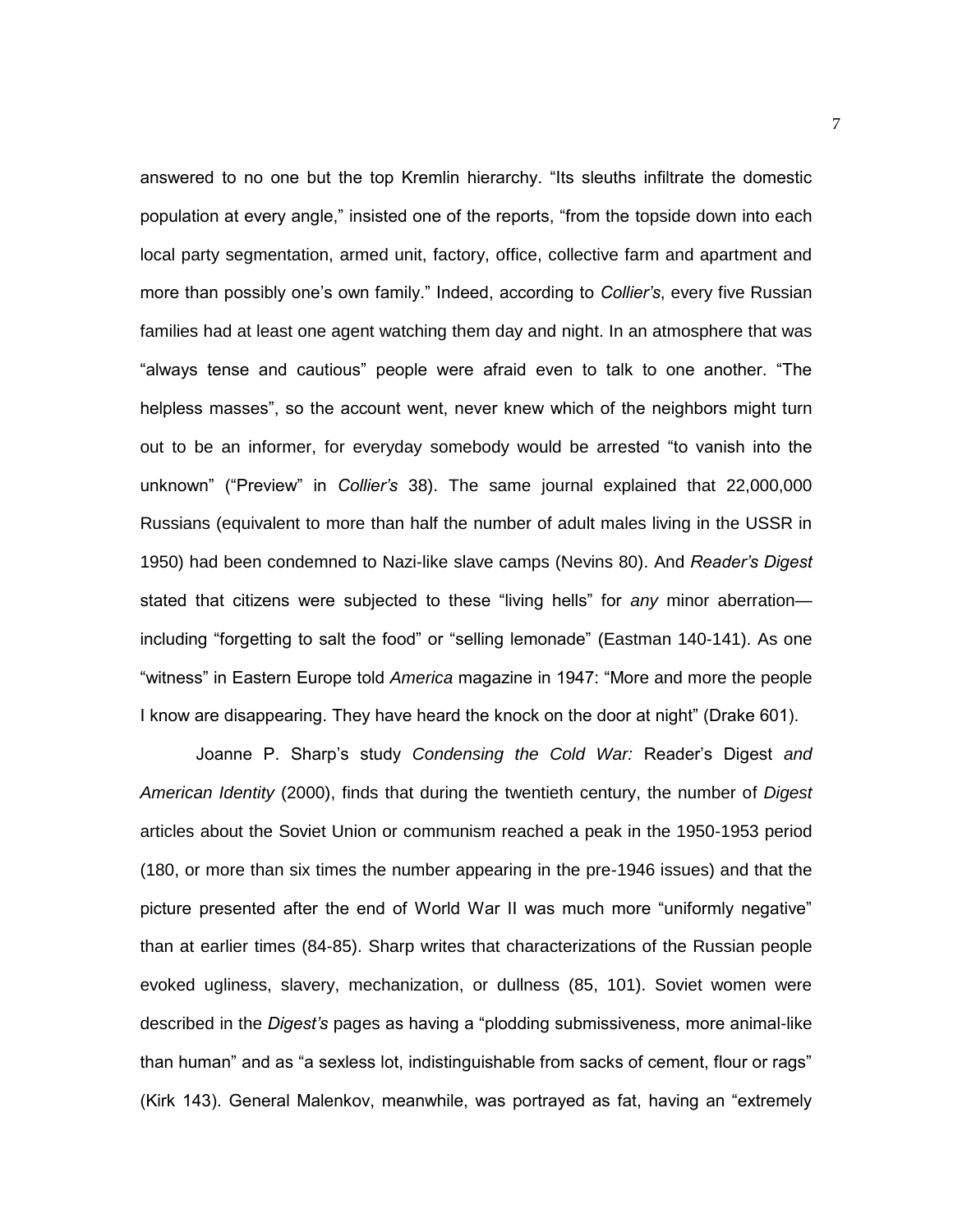repulsive" face and, ultimately, as the "machine that walks like a man" (Sharp 101). In the USSR, the *Digest* reported with regularity, "there is no room… for mental independence. The only way to survive is to conform" (Alexiev 15). These portrayals are especially significant given that the *Digest* was the highest-circulation generalinterest magazine in the United States (Sharp xiv).

The Bowman Gum Company played its part in the Cold War by releasing "Fight the Red Menace" trading cards in 1951. Along with the gum, when American kids opened a package they found cards displaying hideous portraits of the Kremlin hierarchy, their faces painted green, sketches of the secret police arresting terrified Russian families, and of Soviet slave labor camps. Card #72 "Olga and Ivan" read:

> A knock at the door—and the typical Russian family fears the worst. They are told where to work, where to live and what subjects they must master at school. Their daily routine insists on absolute obedience to their leaders and following Communist doctrine. A simple anti-communist remark by anyone of them could result in a visit by the police. An explanation will be demanded. Prison without fair trial or appeal faces all. This is life under Communism! FIGHT THE RED MENACE! (Barson and Heller 110-11)

"All over the world," another card explained, "agents of the Red Menace seek chances to make trouble. They even fool well-meaning people into helping them do their dirty work" (Buckingham 73). Throughout the popular media, the Soviets were typically portrayed as militant, deceitful and cruel. They stirred up revolutions, craved power and lived in a godless, gray, regimented world. Worst of all, these miserable Russians intended to remake the rest of the planet in their own dismal image.

The degree to which the Russian-as-submissive-robot image had entrenched itself in the American mind was demonstrated in a 1948 American Legion "docudrama" portraying the Soviet takeover of a Mid-Western town. Following a cartoon invasion of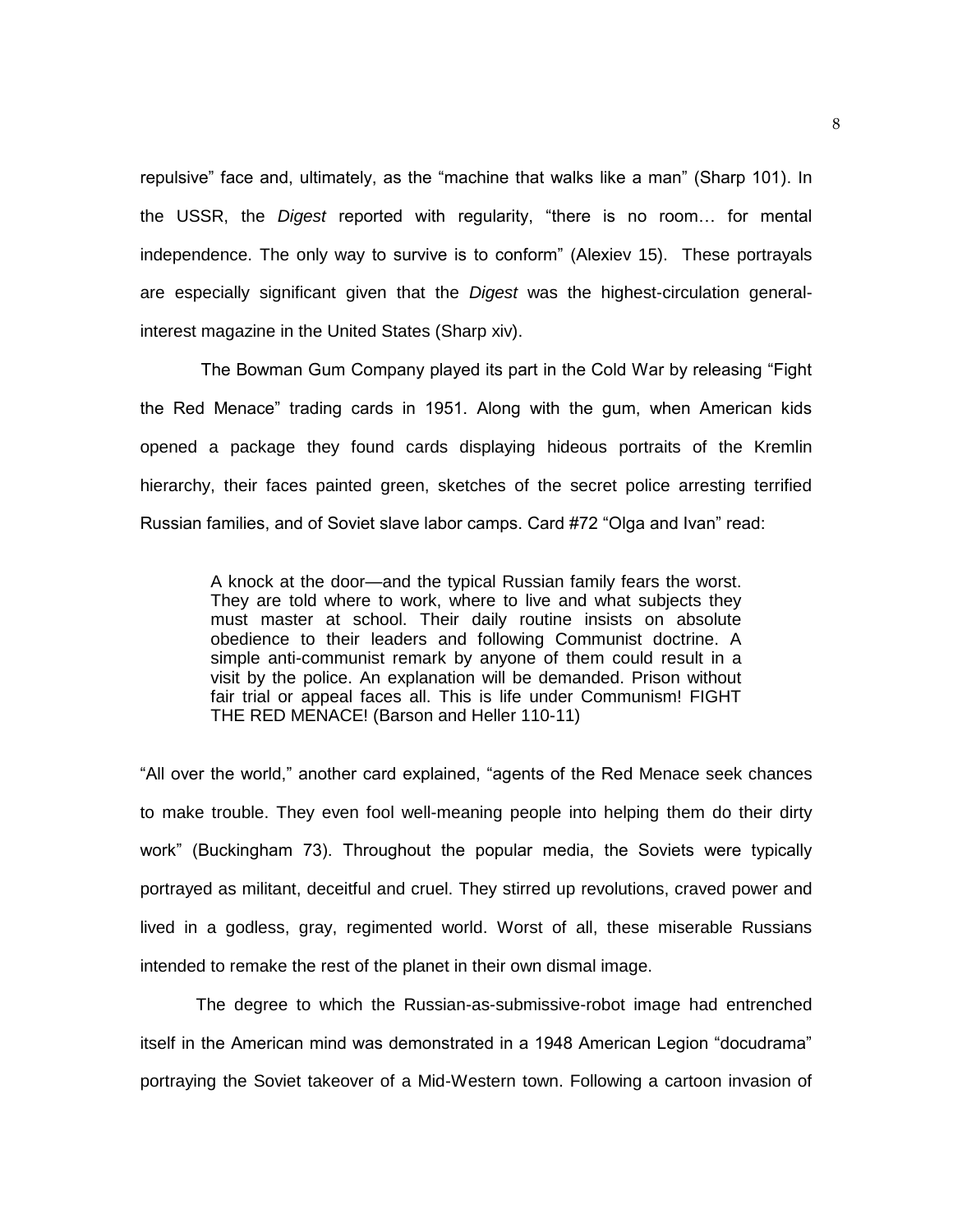Europe by goose-stepping Red Army soldiers, a narrator breaks in to describe footage of even more ominous developments:

> Ah, but this is Europe you say? But let's see what can happen elsewhere, in say the small town of Mosinee, Wisconsin. [We see a tranquil street scene]. Peaceful, isn"t it? But the Red trenchant falls and the chief of police is hustled off to jail. Next, public utilities are seized by fifth columnists. Watch carefully what happens to an editor who operates under a free press. He goes to jail too and his newspaper is confiscated—exit freedom of thought. Yes, this is life under the Soviet form of government.

We are then shown another series of clips with now stone-faced citizens of Mosinee raising a Red ("Soviet States of America") Star and portrait of Stalin over city hall, standing in soup lines, and marching mechanically down the town"s streets carrying "Stalin is The Leader" and "The Communist Party is the Only Party" signs—their right arms raised in obedient salute. Utterly drained of their humanity, the poor Mosinians look as if they would be better off dead (except perhaps for one woman who somehow managed to hang on to her mink stole and jewelry). In an emotionally-charged voice, the narrator signs off with a warning: "The little town of Mosinee made this experiment for 24 hours, a public service to ALL America. It can"t happen here? Well, this is what it looks like....IF IT SHOULD!"<sup>2</sup> (*The Atomic Café*).

Whether described as "robots," "cogs," "cannon fodder," "atoms," or "masses with a capital M," to most Americans the Russian people seemed fated to be stripped of their identities, and the Soviet Union as a whole reduced to a regimented "country of the blind."

At the movies, the obsession with Soviet-like conformity and regimentation was reflected in the slew of alien invasion, "we"ll-all-be-zombies" films of the early 1950"s. These two-hour flirtations with doom featured Martians, sea monsters, and giant insects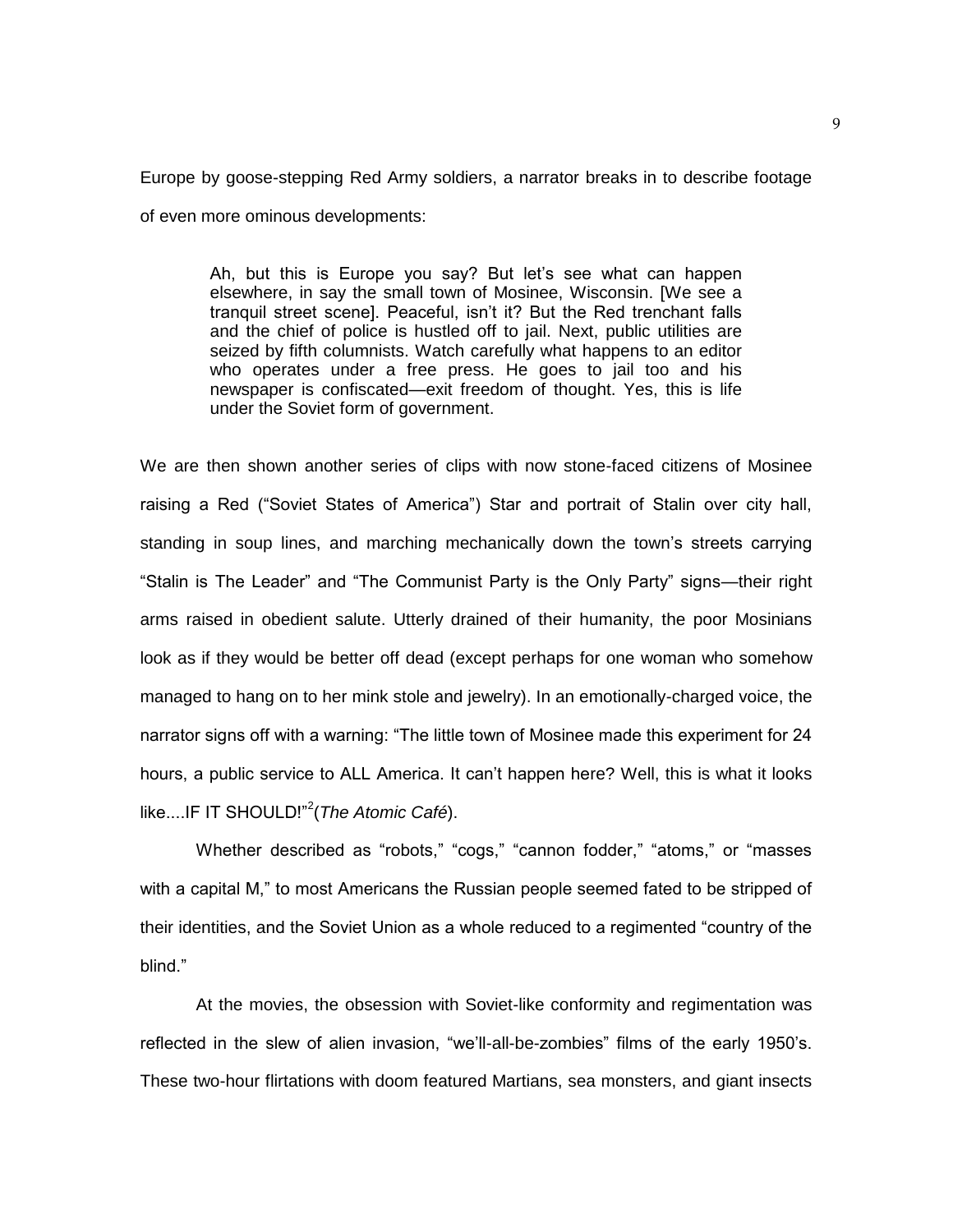serving as direct stand-ins for Communists. Cold, calculating and completely lacking in emotion, these creatures showed the same robot-like traits that were said to plague Stalin"s subjects and, as the movies delighted in pointing out, Americans were vulnerable to them (Savage 37).

*The Thing from Another World* (1951), *Them!* (1954), *Invaders from Mars* (1953), and *Invasion of the Body Snatchers* (1956) are prominent examples of the numerous anti-communist/anti-conformist films of the pod and blob variety. The Thing is a giant man-eating creature resembling a carrot that crash lands at the North Pole in a flying saucer and before long is devouring men and dogs as it reproduces at will. While the Thing appears to be a part of the natural world, a kind of super-vegetable, film historian Peter Biskind has pointed out that its behavior more resembles that of a robot than an animal. Like a machine, the Thing feels no pain, has no emotions, and is not restrained by moral principles. *Them!*, one of Warner Brothers highest grossing movies of 1954, features giant homicidal ants that run amok in the Los Angeles sewer system. A scientist explains that "ants are savage, ruthless, and courageous fighters...the only creatures on earth aside from man who make war....Chronic aggressors, they make slaves of those they can"t kill." It is also repeated that the ingenious ants (like Martians) have an unsettling talent for "social organization." If ants are like humans it is obvious which people Americans regarded as the most antlike. (Though filmed in black and white, the theatrical release featured a technicolor opening title, the word "Them!", hurtled towards the audience in vibrant Commie-red.) The political allegory of *Them!*, "anty-Communism," is carried a step further in the nightmarish *Invaders from Mars* (1953). This is the story of a small boy who knows that Martians are kidnapping prominent citizens and implanting crystals in their brains which will drive them to commit treasonous acts. The Martians and the programmed Earthlings are all under the control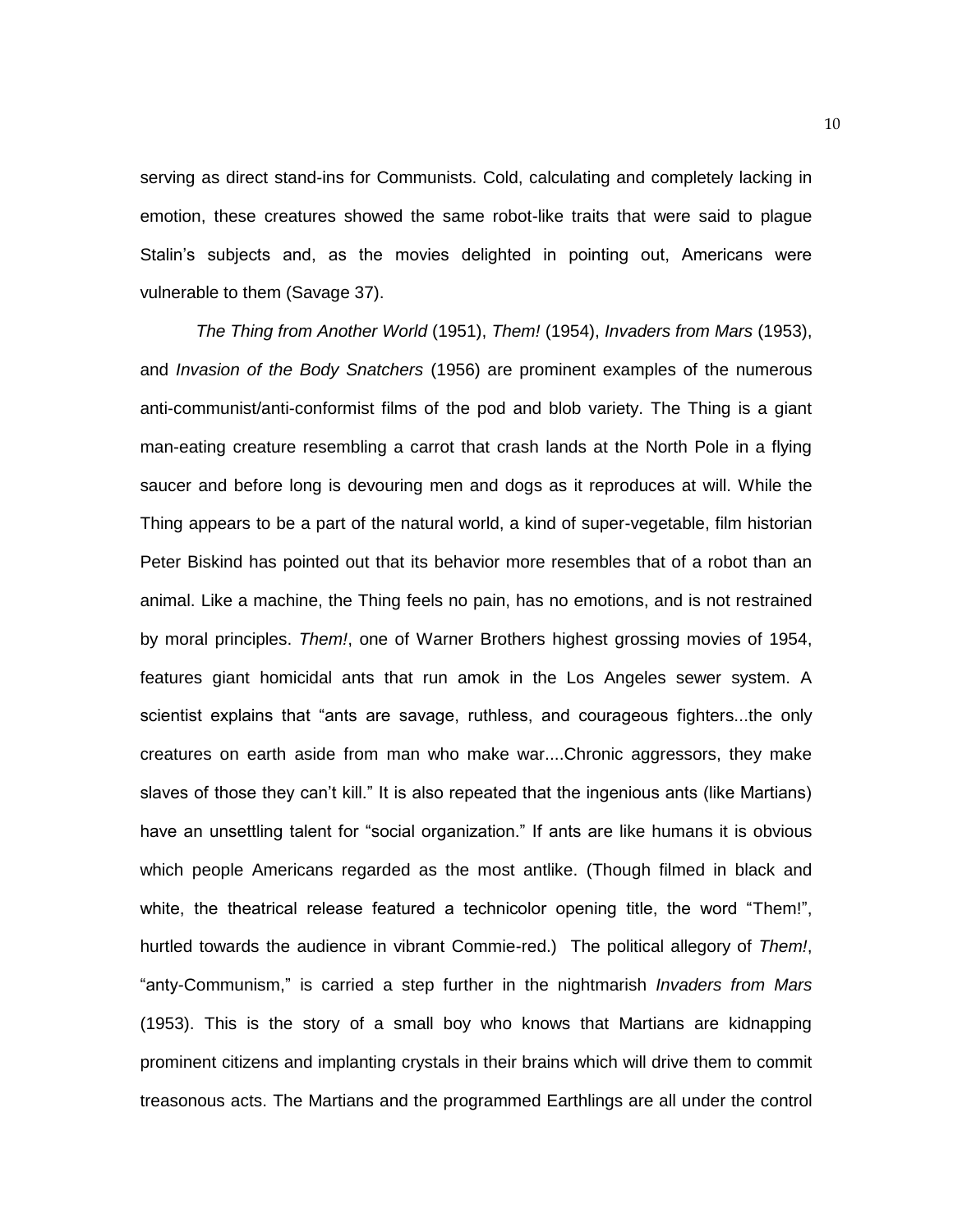of the same leader—a disembodied silver head inside a plastic fish bowl who gives orders like a commissar—they are "slaves to his will." Worst of all, by assuming human form, the clever Martians are insidiously normal; like real Reds, the spaced-out folks must be ferreted out! In *Body Snatchers*, released three years later, humans actually become "hosts to an alien form of life." Extra-terrestrial plant pods want "not just our bodies but our minds," so the body snatchers are "taking us over cell by cell" (Sayre 201). The Thing, the ants, the Martians and the pods multiply rapidly. The beings they create are interchangeable members of a mechanistic mass society; devoid or robbed of their souls they lack any sense of emotion or stamp of individuality. Significantly, the alien creatures are also technologically advanced, except for the giant ants which we learn are the mutant by-products of atomic testing. They are all, in the purest sense, the New Soviet Man.

By the early 1950s, movie-goers watched heads in fish tanks and queen ants direct the creation of a world too horrible for Americans to even contemplate. In the real world USSR, Americans believed, such mindless mass behavior already existed, and the Soviet octopus was purportedly reaching out for more. What kind of people were behind all this?

Americans had always sensed that Communists were not "normal," not natural, just not *right*; and during the early Cold War era, some writers suspected Soviet leaders and many of their most fanatical followers of being mentally unbalanced, even crazy. By the late 1940"s, hundreds of crazed Soviets were showing up in American films, novels, and comic books as well. Out of the more than fifty anti-Communist films that flooded from Hollywood"s movie studios between 1948 and 1953, Nora Sayre writes that one of her favorite "mad scenes" appears in Republic"s *Red Menace* (1949). The segment features a Communist woman in Washington, D.C., who is beset by imaginary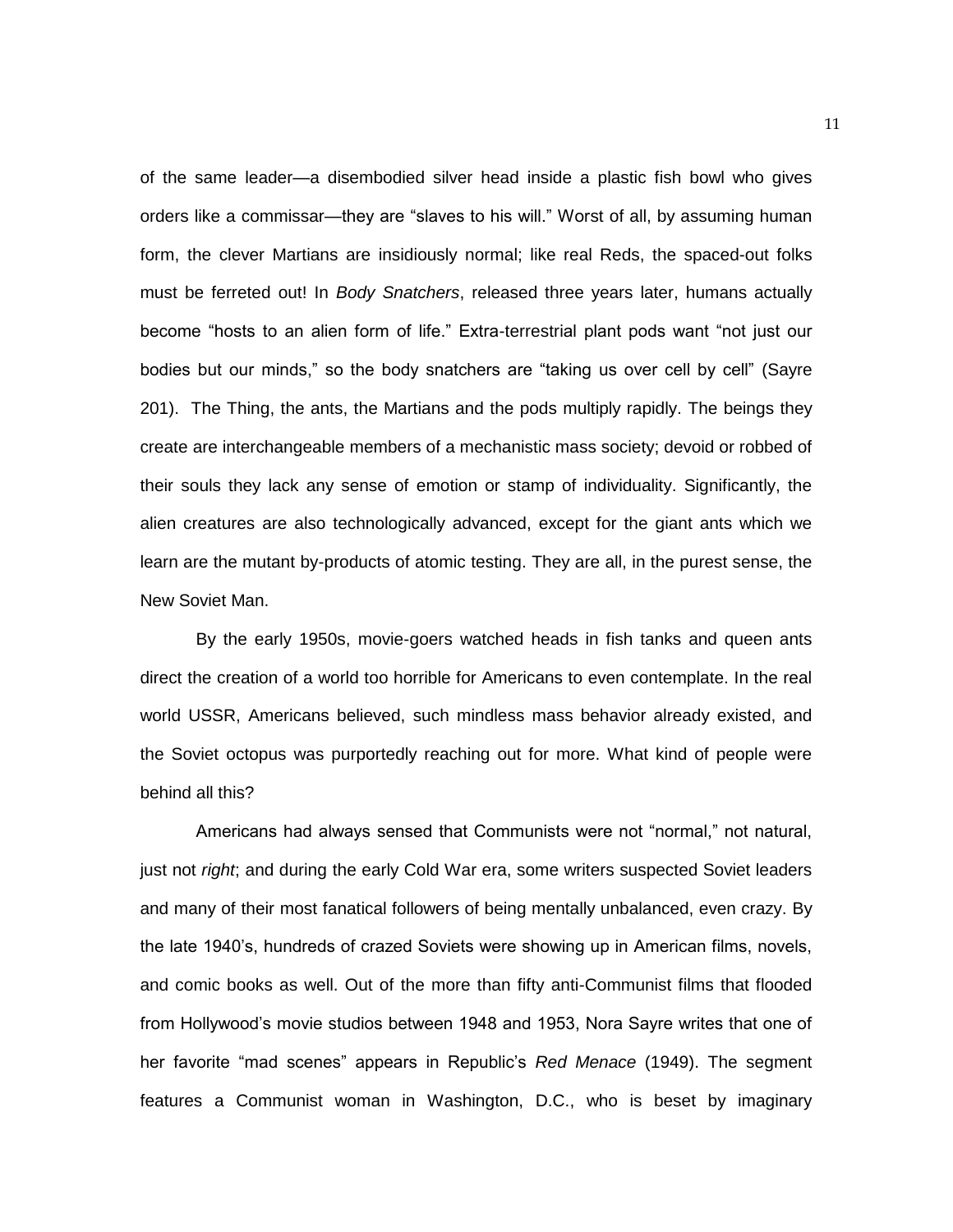drumbeats while being politely questioned by the Department of Justice. The Red functionary shrieks, "You"re too late!....Our ammunition is already here." The soundtrack starts pounding as we too begin to hear drums. "The legions—they"re entering the city. In a few minutes they"ll be here." The drums rumble even louder. "Hear them!" she laughs deliriously. "You fools! Don"t you hear them?!" As she is led out of the room cackling, one puzzled FBI agent says to the other, "We only wanted her statement for clarification" (Sayre 51). The main villain in Mickey Spillane"s *One Lonely Night* (published in 1951, it sold more than three million copies) is also an insane lackey of Uncle Joe"s. Just before he chokes him to death, Mike Hammer tells this master killer, Oscar Deamer: "You were a Commie, Oscar, because you were batty. It was the only philosophy that would appeal to your crazy mind. It justified everything you did and you saw a chance of getting back at the world" (quoted in Whitfield 36). Once again, the seeming explanation for Communism's appeal is insanity.

Joseph Stalin himself was usually portrayed less as a raving kook than as an extremely evil and paranoid murderer, constantly coming up with new and often "mad" measures of securing his own personal safety. In shocking portrayals such as Arthur Koestler"s novels *Darkness at Noon* (1941) and *The Yogi and the Commissar* (1946), Americans had read blood-curdling accounts of a seemingly crazed, purge-happy Stalin of the 1930"s. Articles such as *Saturday Review's* "In Soviet Inferno; Russian Purges" (1952) and *Scholastic's* "Red Russia: By Trial and Terror" (1953) did little to improve the image of the postwar Stalin. For the *Saturday Review*, such "random" slaughter only made sense to Stalin on one principle: ""If you want to make your enemies afraid, begin by cutting off the heads of your friends" (Wolfe 13-14). That Stalin himself was extremely fearful seemed a given to the American public. Journalists from the United States frequently reported that Moscow was being converted into an armed camp "with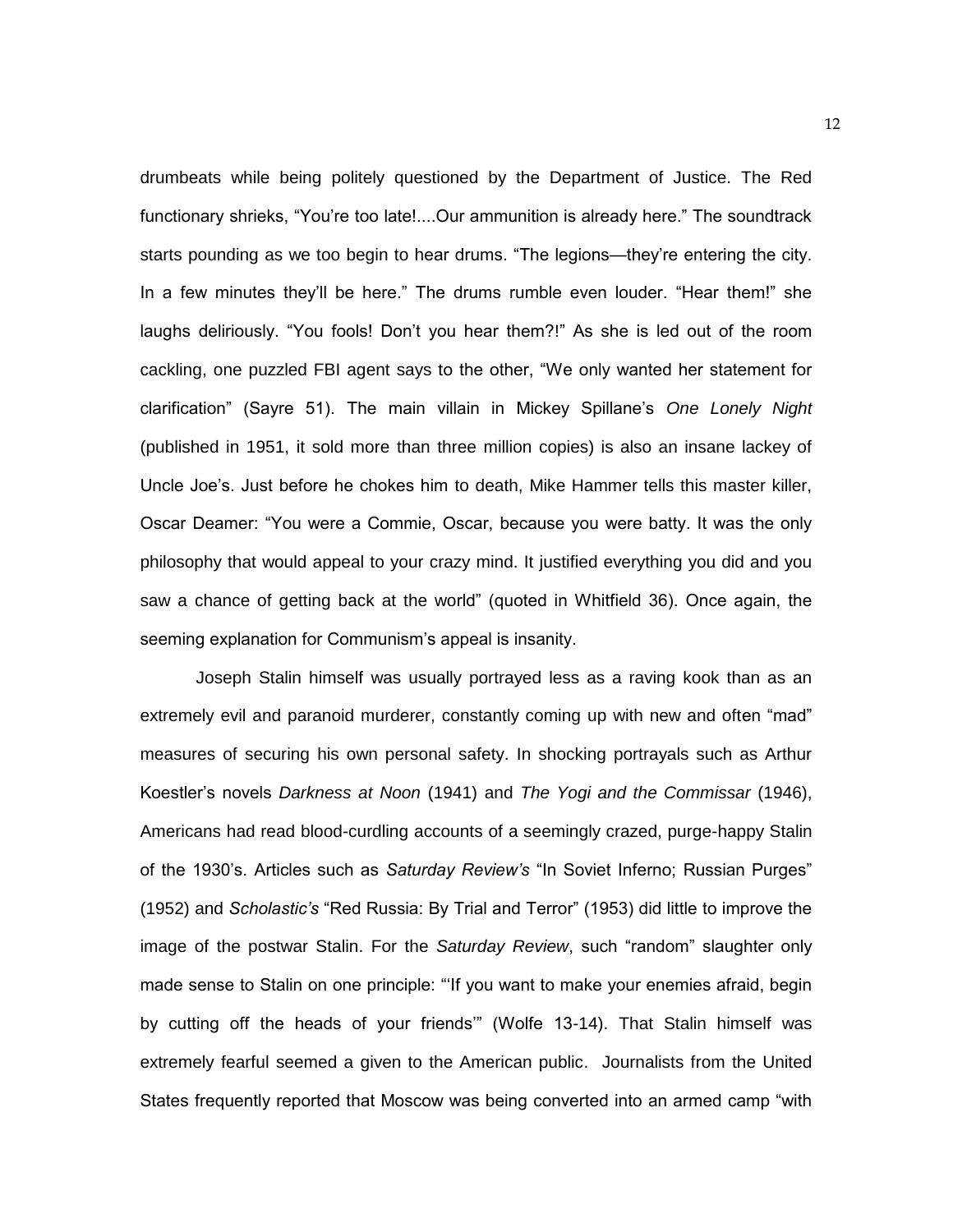soldiers carrying tommy-guns on almost every street corner," and that Stalin had deployed look-alikes of himself all over the city to thwart any would-be assassins ("Red Russia" 13-15). What seemed even more peculiar was the *extent* to which Stalin had apparently sealed himself off from the outside world. In *A Window on Red Square*  (1953), Frank Rounds, an American Embassy official in Moscow, typically asserted that "*Nothing is known* about Stalin and his inner circle by anybody in Moscow or by anybody anywhere else." Rounds added that no previous dictator had ever set up such an "abnormal way for himself or his people," and that "there has never before been anything like this on earth" (88). In short, Stalin was completely different from other totalitarian despots because, as the *Saturday Evening Post* put it, he was "completely unrecognizable as a man" (Smith 20).

American images of the USSR were often simplistic, one-sided and charged with emotion. The Soviets had some impressive accomplishments to their credit: no ten years in the history of any Western nation ever showed a rate of economic growth as dramatic as the decade of the first two five year plans (1928-1938); an energetic campaign against illiteracy was carried out successfully throughout the USSR; a national medical program set up which benefited the entire population; and the Soviet Union had somewhat miraculously driven back the massive German onslaught of World War II and, despite tremendous losses, was on the road to economic recovery. These and other apparent pluses of Soviet rule, however, were almost never acknowledged in midcentury America. In 1951, a United Nations survey of eight Western countries asked respondents to describe their attitudes toward the Russians. The UN found that Americans regarded themselves as the "least friendly" with 91.1% "Unfavorable" and 0.9% "Favorable" ratings; significantly, no other people, not even Russia"s enemies of World War II, responded with such clear animosity (Buchanan and Cantril 83). In the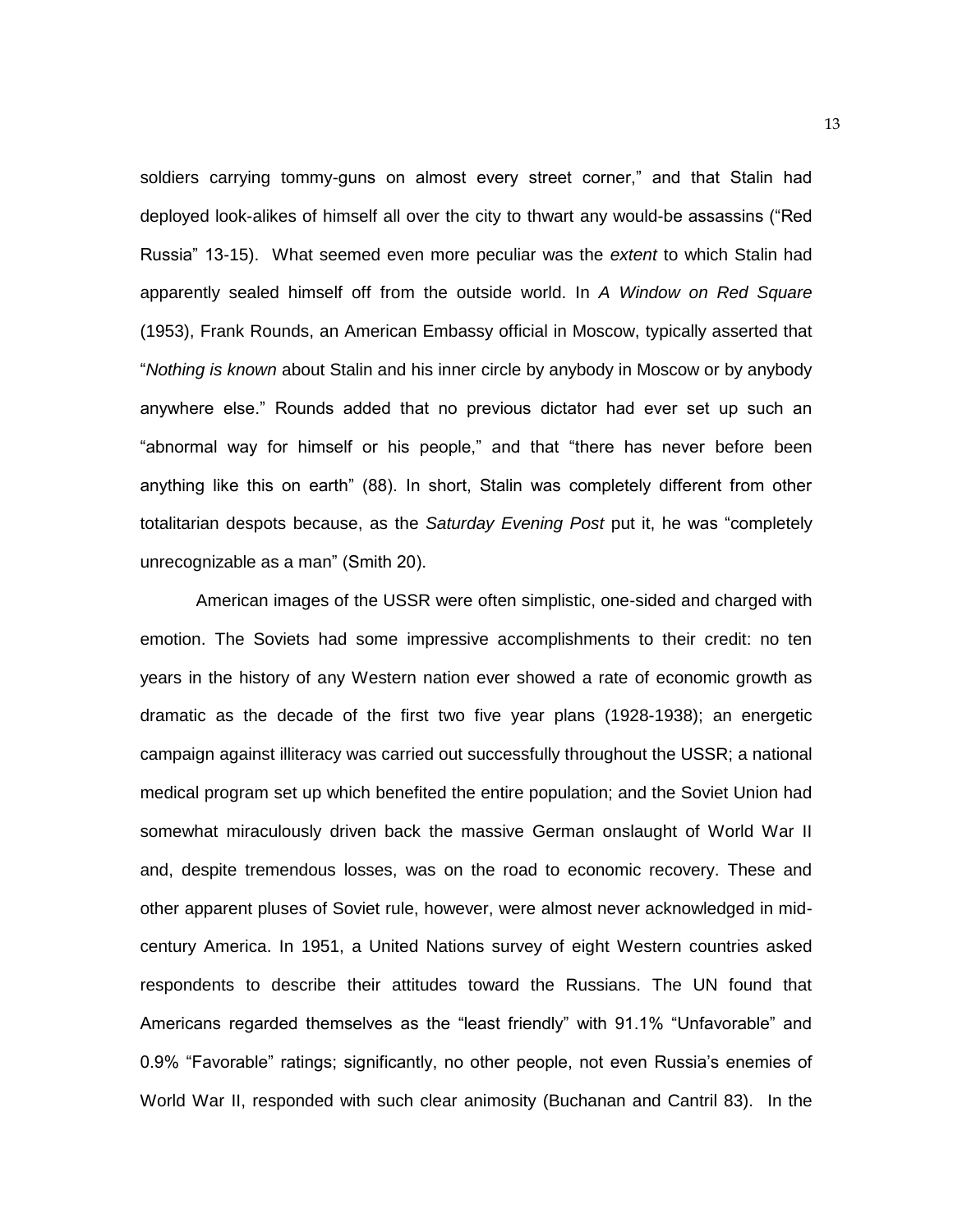United States in particular, reports on Soviet life tended to highlight those aspects which were most repulsive to the public and to minimize those which might have seemed more acceptable. The outcome was an overall set of images which negated and even reversed American values and visions of an "American way of life." Still, in some respects, the images of life under Red rule remained a somewhat intangible set of ideas until they received expression in *Nineteen Eighty-Four* (published in 1949), the anti-Utopian novel by English socialist George Orwell. For serious scholars and the general public alike, *1984* provided a model of Stalinist totalitarianism—combining the most terrifying Soviet images into one hideous nightmare.

When Orwell"s book was published in the United States in 1949, it gained a vast popular as well as intellectual following. *1984* was chosen as a Book of the Month Club selection, was condensed in *Reader's Digest* for its September 1949 issue, and quickly became a required course reading in universities and schools. The novel was a runaway best-seller, selling 400,000 copies in its first year and eleven million copies by the early 1970"s (Mitter and Major 147). In his essay, "America"s View of George Orwell," politicalscientist John P. Rossi notes that *1984* won Orwell a larger following in the United States than in his homeland, and that, while some English critics initially blasted the work as unbelievably gloomy or as an ideological "superweapon of the Cold War," there were virtually no negative reactions or reviews in the United States (Rossi 574).

According to Orwell"s biographer and friend George Woodcock—and several other contemporary critics—the subject of *1984* was not intended to be just Soviet Russia but Western industrial nations as well, including the United States. Woodcock insists that, first and foremost, *1984* was written as a satire (even "caricature") of modern society (Woodcock 218). But, regardless of Orwell"s intentions, most Americans chose to receive the book as a realistic portrayal of life in the Soviet Union. In *Reader's*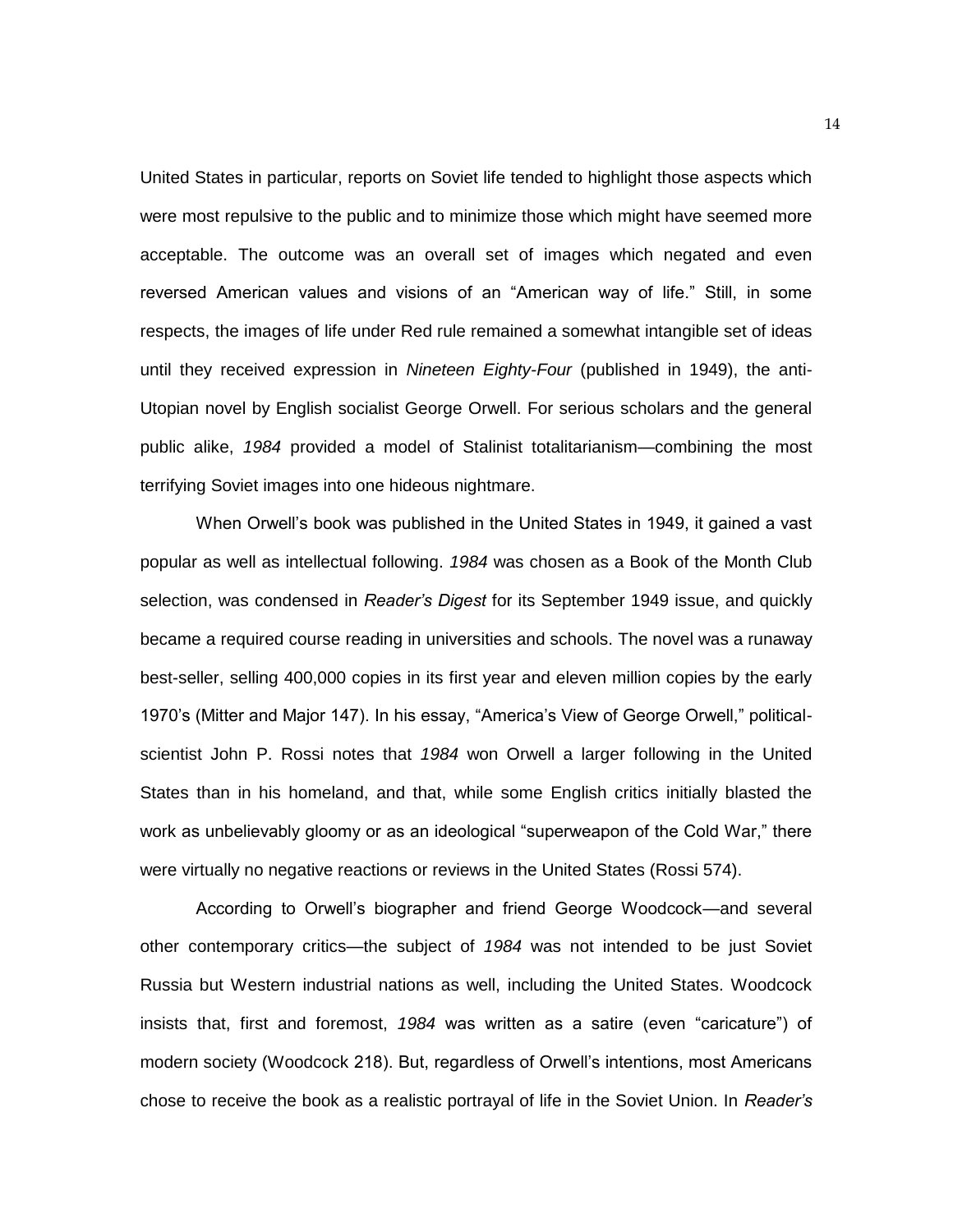*Digest*"s September 1949 reprint from *Life* magazine, *Life*"s editors identified the character of Big Brother as a "mating" of Stalin and Hitler, and noted that London was an obvious substitute for the novel"s real setting—Russia. "Behind the iron curtain," they insisted, Orwell"s dystopia "will not seem strange or imaginative at all." The *Life*  commentary expressed one concern: that the book was, in fact, "so good, so full of excitement and horror, that there is some danger of its message being ignored" (156). Nicholas Prychodko likewise warned readers of *Moscow's Drive for World Domination* that Orwell"s vision was "no fantasy, but a clear preview of what is entirely possible. Read that book and decide for yourself whether you want to be involved in that second billion to fall on your knees before the throne of Stalin!" (72).

For these and many other reviewers, *1984* was not viewed as a partly real, partly unreal vision, but as a direct attack on the system already existing in the Communist world. Given this general reaction it is hardly surprising that, almost immediately, the terms coined by Orwell—"Newspeak," "Mutability of the Past," "Ministry of Truth," "Thought Police," "Crime-think," "Double-think," and the well-known caption "Big Brother is Watching You"—began showing up everywhere in American newspaper articles and speeches on the subject of the USSR. Appearing just as the Cold War reached its zenith, Orwell"s "inverted utopian" vision gave substance to "the nightmares that obsess...millions of men and women who are too inarticulate to put their fears into words" (Walsh 134). *1984*"s nightmarish picture of totalitarianism was confirmed daily in reports on the USSR by America"s press, and in popular culture. To Americans in the post-war decade, it appeared that if this frozen, anti-natural apocalypse where one"s every action was monitored and controlled by the state, had not already been realized its arrival could not long be delayed. The Soviet Union "was the enemy, absolute and evil in the best Orwellian tradition" (Blumoff 7).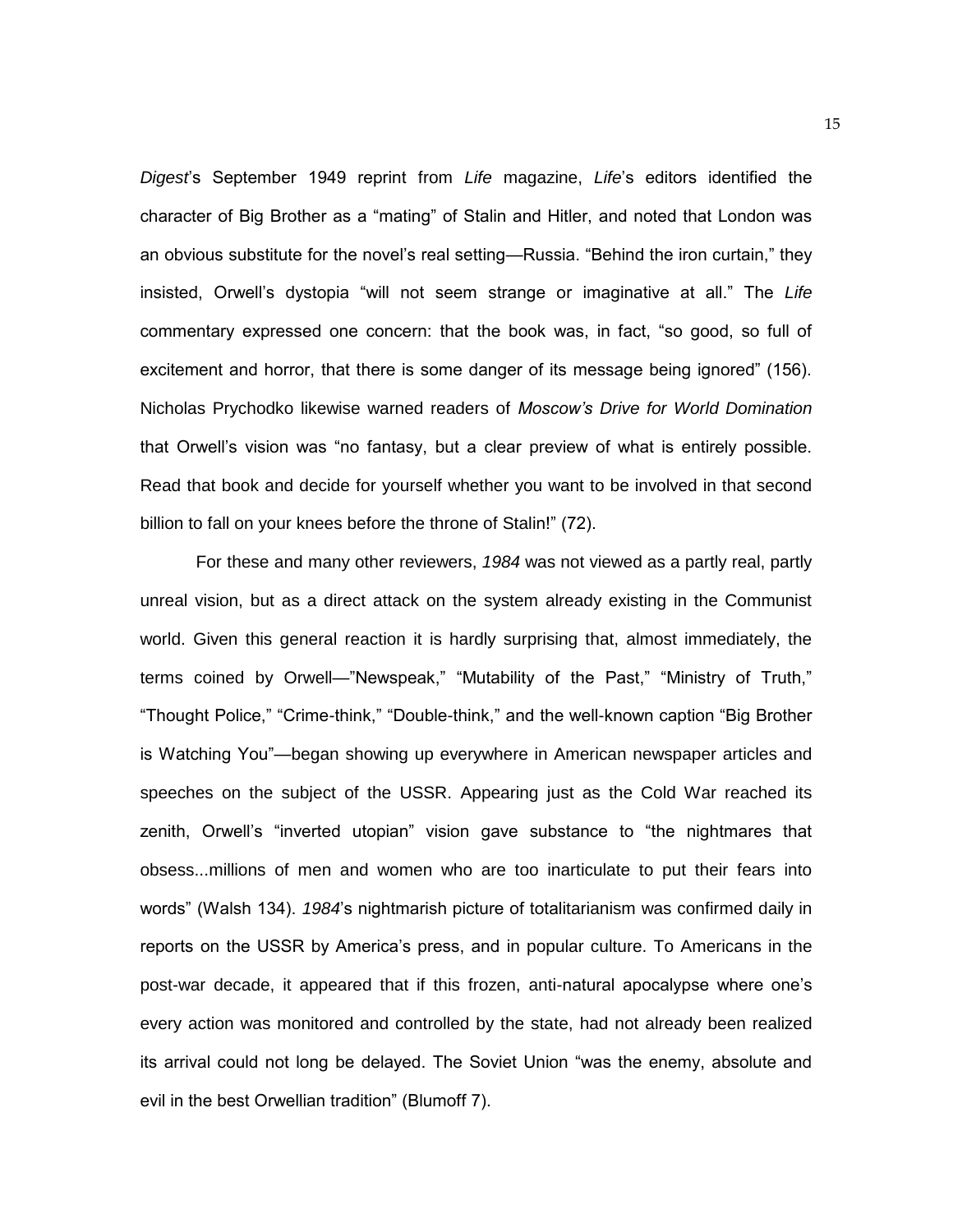#### **"Red Dawn" in America**

As the paranoid nature of the nightmare images of the USSR would suggest, reflective Americans were feeling uneasy during the early postwar era. Many were beginning to question, if only subconsciously, some of the central assumptions of their own culture as they became more and more bewildered by the deep social and political changes at work in the twentieth century. As Norman Mailer wrote in 1964, "Obviously we were afraid of something more than Communists" (quoted in Field 6). Against the backdrop of a terrible Second World War, the extermination of six million Jews in the Holocaust, the construction and use of the atomic bomb, and the beginning of the Cold War (the outcome of which could not be predicted with any certainty), Americans of the early postwar era were increasingly doubtful about the innate rationality and goodness of man, inevitable progress, the plausibility of freedom, and the benefits of science<sup>3</sup>.

On the domestic front, many Americans were increasingly convinced that that modern technology, industry, government bureaucracy and the mass media were sapping citizens of their freedom and individualism and forcing American culture into a homogenized mass of conformity, and that, overall, America"s best days were behind her and the worst was yet to come. It is no mere coincidence that Americans' most prominent and harrowing inner fears about the future mirror, almost exactly, their overt images of contemporary life in the USSR.

Popular fiction and commentaries from the era indicate that many were disturbed by the startling scientific and technological events that occurred in the middle of the twentieth century—particularly the creation of the atomic bomb and the computer. Historian Robert J. Lifton has argued convincingly that the A-bomb forced Americans to question one of their most deeply held convictions: that scientific discoveries would bring about progress (Lifton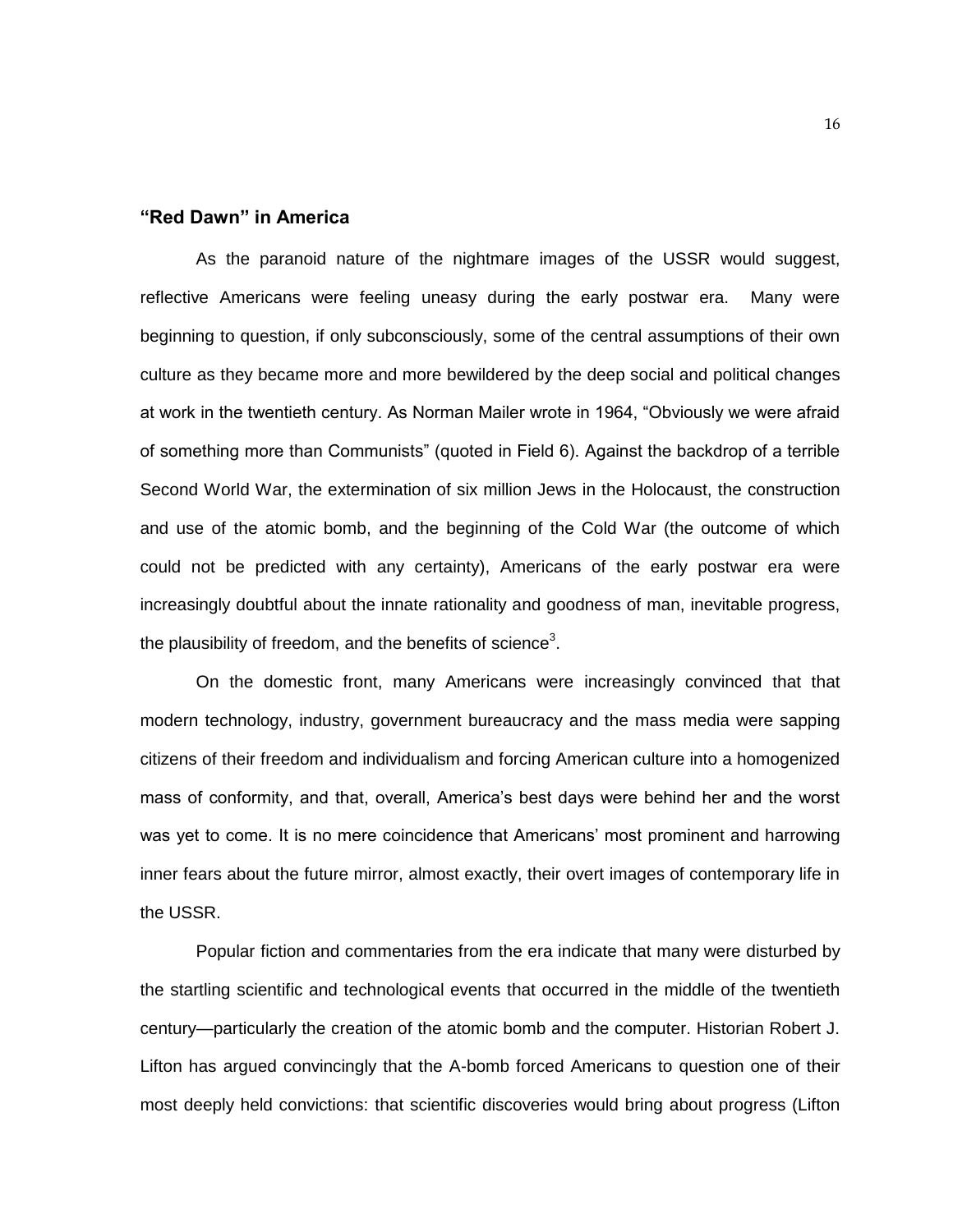338). Anxieties about the bomb were channeled into a fantasy culture in science-fiction films and popular magazine stories portraying an atomic apocalypse. In January 1952, *Galaxy Science Fiction*"s editor reported that over 90 percent of recent stories submitted to the journal dealt with atomic or bacteriological warfare, devolution, or mutant children (Gilbert 171). *New York Times Magazine* similarly feared that "No matter what shape it may assume," the atomic future "will be an uncomfortable place for the individual," for "this new source of energy….must increase enormously the power of the state over the citizen" (Boyer 147).

Patricia Warrick writes in *The Cybernetic Imagination in Science Fiction* that while twentieth-century American science-fiction had been generally optimistic, it became predominantly negative during the early stages of the Cold War. Tellingly in postwar fiction, the computer is always used to repress the masses. In some of the most terrifying sci-fi tales of the early fifties—including Jack Williamson's "With Folded Hands" (1947), Kurt Vonnegut"s "Player Piano" (1952), and Bernard Wolfe"s "Limbo" (1952)—computers take over closed societies and do away with love, creativity and imagination, turning the minds of their victims into virtual machines. At the same time, "the nostalgic longing to return to nature," writes Warrick, "is a recurring element of the dystopian fiction" (146).

In the Soviet Union, Americans believed, through total organization and power, the Soviet state had gained complete control over the actions of its people, be it in the factory or the slave labor camp. Utterly lacking any individual rights or freedoms, the Russian drones worked night and day, not for their own benefit or for that of future generations (as they were told), but instead to help calm the fears and satisfy the evil expansionist aims of their paranoid and unbalanced leaders in the Kremlin. The future worlds now being created in postwar fiction were parallel to that of Soviet Russia where the Gosplan and the MVD had supposedly used all means at their disposal to penetrate "into every corner of the home of a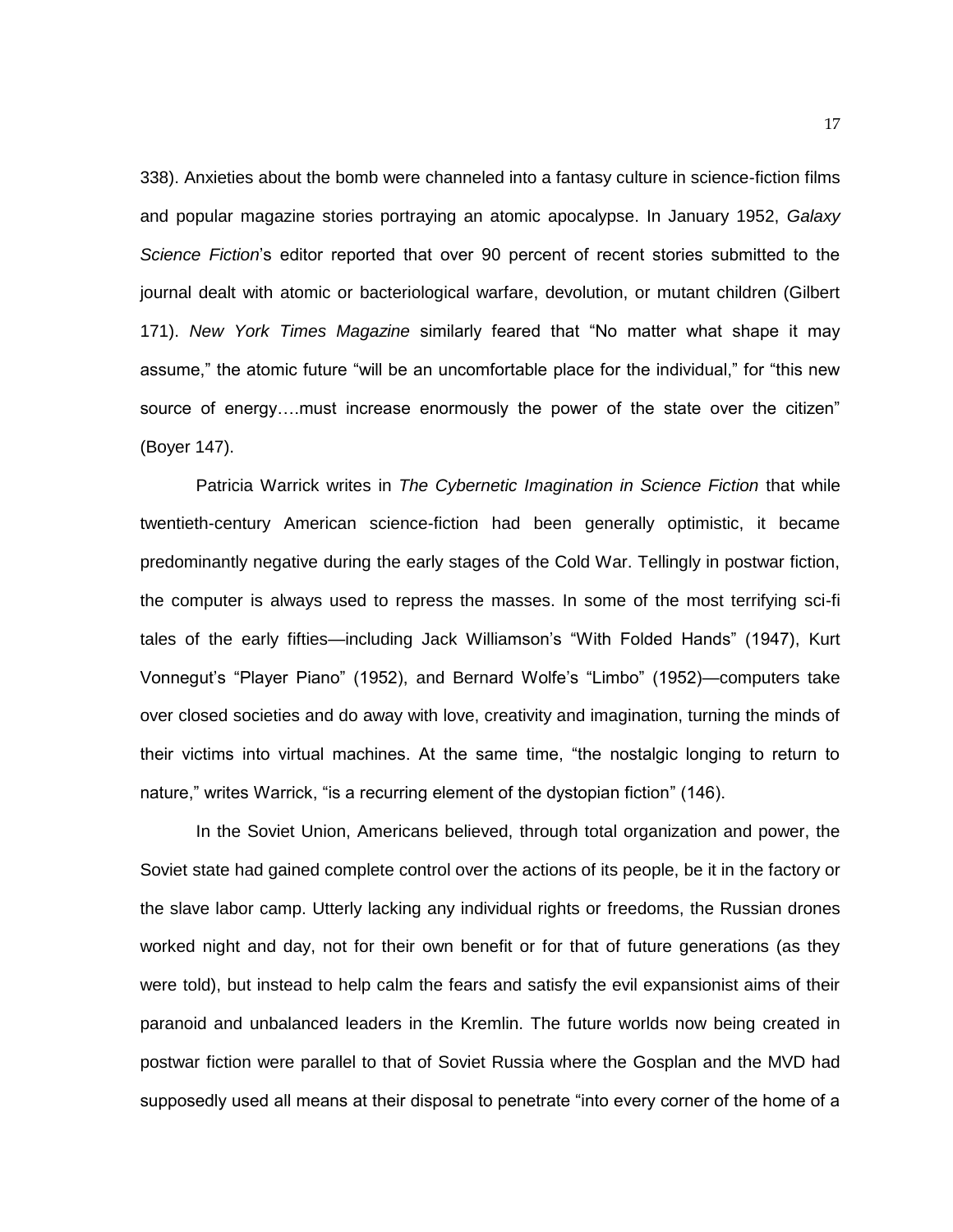Soviet citizen" intruding "authoritatively and unceremoniously into his bedroom, kitchen, meal pots, his coffers and at last, but not least, into his brain, soul and liver" (*Russia Magazine,* 1947). Only now all this Big Brotherism was effectively enhanced with computer technology. Was the United States in danger of following a similar path at the hands of faceless technocrats?

Overall, the primary anxiety of the age was that modern Americans were being held hostage by ultimately inhuman institutions and values which crushed their most basic desires for freedom of will and action. This new fear was the fear of determinism and its closely related ally, the fear of conformity.

By the close of the 1940s there was considerable talk about the widespread acceptance of blandness, phoniness, and the general pressures of conformity. As Henry Miller aptly phrased it, America was usually portrayed as an "air-conditioned nightmare" (quotation in Hartstone 174). The daily experience of most Americans was, without question, with an increasingly homogenized culture. Just as the merger movement of the 1890s had led to nationally recognized name brands, and the automobile craze of the 1920s had helped bring about a decline of regional differences, the forties brought a new large dose of cultural uniformity. The mid-century years had seen rapid technological change, standardization, bureaucratization, and gigantism, and, in their desperate, even hysterical desire to find security in a very threatening world, Americans appeared to have retreated into an ultimately boring mass culture. Indeed, conformity seemed to pervade all aspects of life. In John Keats" best-seller, *The Crack in the Picture Window* (1956), the shallow, fearful American of the 1950s was described in the following passage: "He read books to make conversation, listened to music to establish his social position, chose his clothes for the impression they would make on his business associates, entertained his friends in order to get ahead, and held the affection of his wife and children only by continuous bribery" (Keats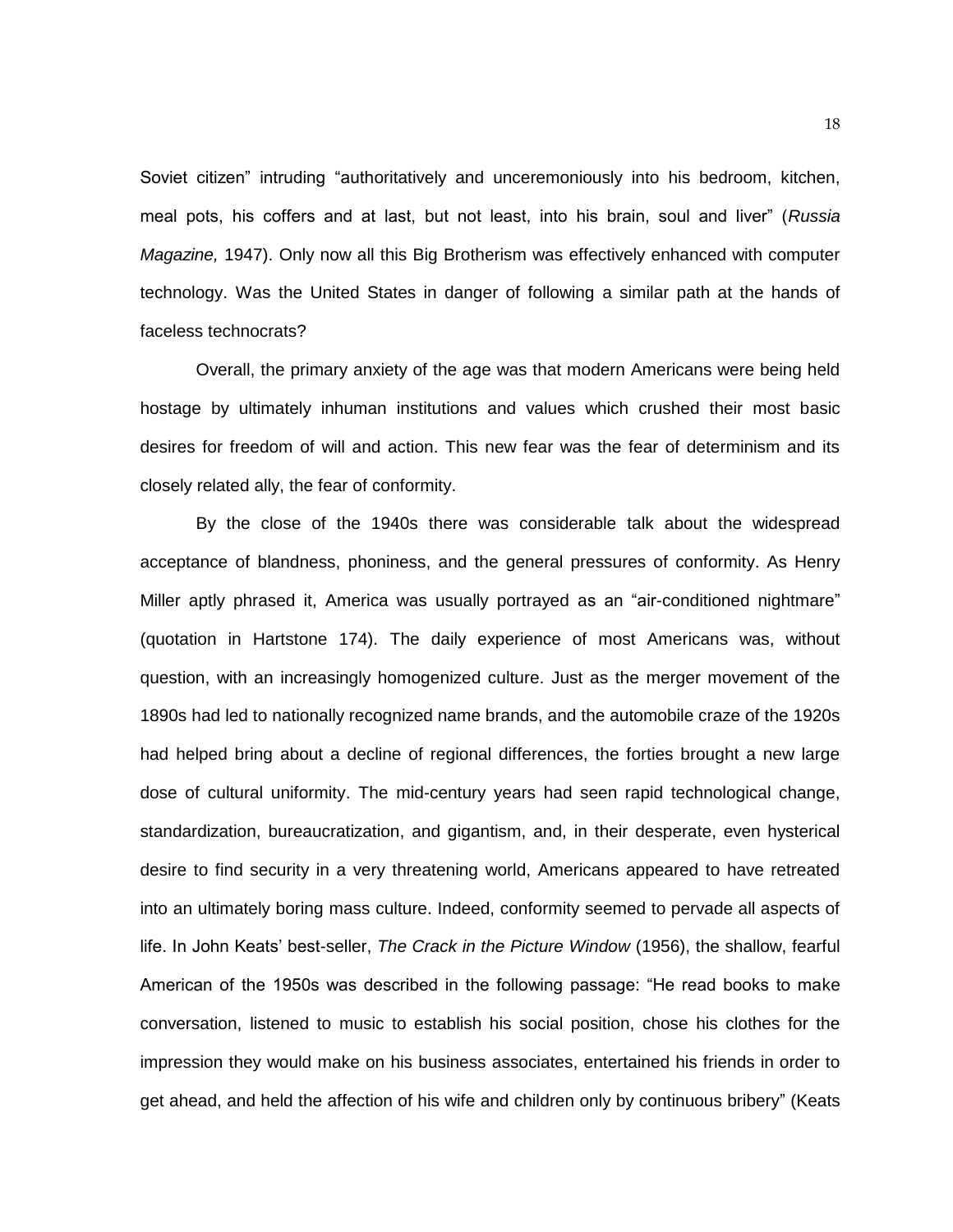quoted in Perret 302). Charles Morris" *The Open Self* (1948) likewise identified the problems of maintaining an open society under modern conditions. In discussing personal relationships, Morris described the object of conversation as no longer being that of thought or humor but agreement—contradiction and cynicism were considered in bad taste. There were some communities, he noted, where simply wearing a beard would cause a stir, where bearded strangers were frequently asked by local police for identification (see Perret 297- 298). One anti-conformist publication reported that even Superman had become a cause for concern. A 1949 interview on comic book heroes quotes a twelve-year old girl as saying: "I like Superman better than others because they can"t do everything Superman can do. Batman can't fly and that is very important. Question. Would you like to be able to fly? Answer. I would like to be able to fly if everybody else did, but otherwise it would be kind of conspicuous." This girl"s fear of flying may have been well grounded. For most Americans it was said to be better to fit in than to stand out, better to be average and safe than special and sorry (Riesman 105). Paradoxically, however, Americans were not complacent about conformity. In fact they were deeply troubled by this phenomenon, and almost no one defended it (even *Reader's Digest* was critical) or wanted to be accused of it even if they knew it was true. This fear of the dangers of the other-directed self and the herd instinct, one of democracy"s oldest bugaboos, dated back to Alexis de Tocqueville"s concerns of a tyranny of the majority in the 1830s and emerged in popular novels such as Sinclair Lewis"s *Babbitt* in the 1920s. But during the postwar era this anxiety became particularly troubling.

The links between American fears of conformity and their images of life in the Soviet Union are obvious. The average Russian had reportedly become an "absolute conformist" in the purest sense—a dull, obedient, soldier, completely void of any sense of personal identity. Defector Andrey Olkhovsky had asked: "What is more important, man or the system which enslaves him, the personal or the impersonal, the spiritual or the material?"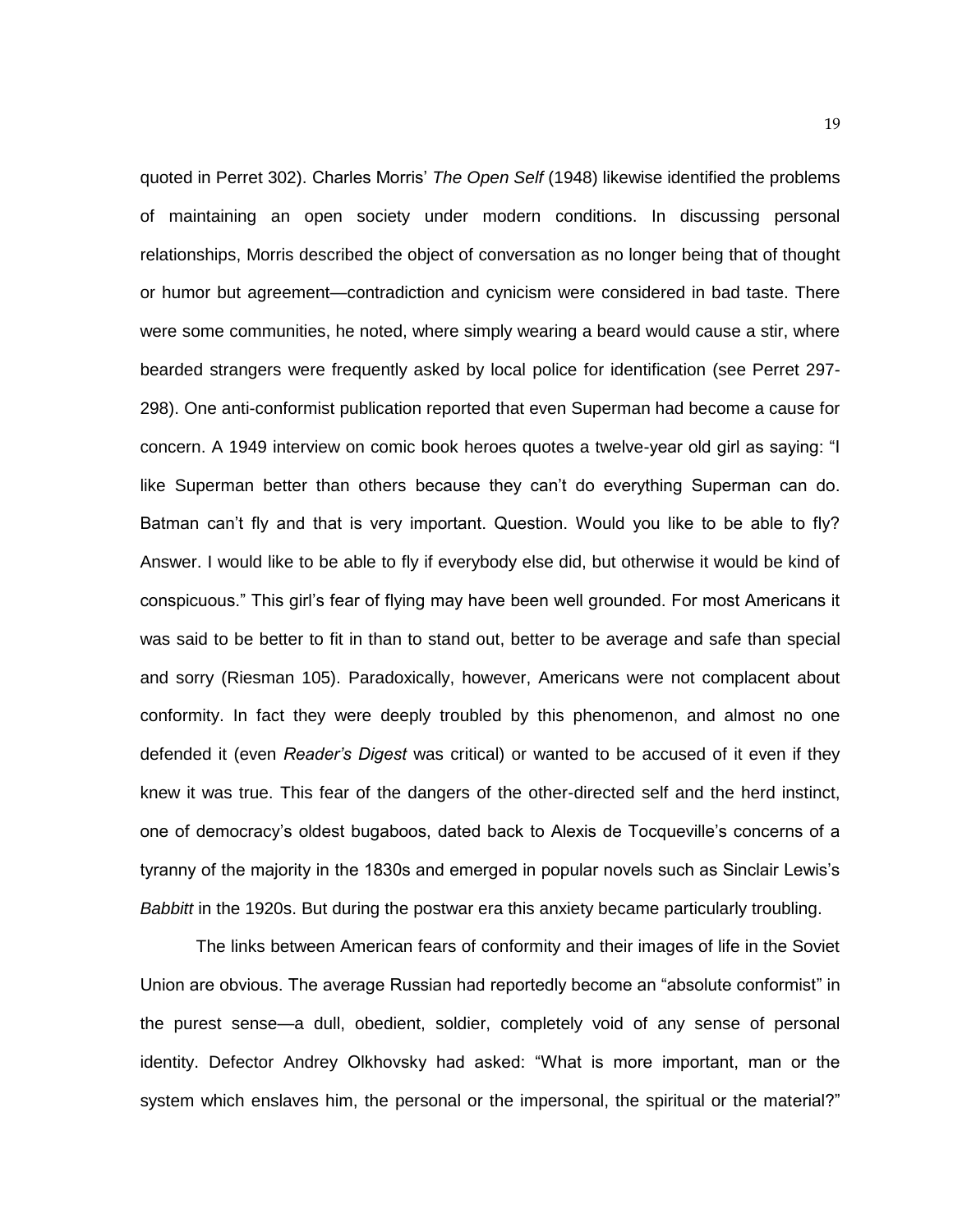(Olkhovsky 276). In the USSR these questions were all said to have been answered wrongly, with terrifying results; now, it seemed, similar responses were taking shape in modern American life as well. In a plethora of anti-conformist 1950s publications such as *The Lonely Crowd*, *The Man in the Gray Flannel Suit*, and *The Organization Man*, Americans read examinations of dehumanizing corporate situations that forced middle class men to be other-directed "organization men" locked into the new worship of "togetherness" and "group think" and cajoled into altering their own behavior in response to the pressures of the larger community. Their families lived in bland suburbias, rows "of identical boxes spreading like gangrene" that had been "vomited up" across the countryside and given names like "Park Forest", "Sweet Hollow," and "Crystal Stream"—whilst in reality the trees which once grew there had been cut down, the hollows filled in, and the streams polluted with "stinking refuse" (Keats xi, xii). Millions of Americans feared that they were witnessing their individualism slipping away in a nation of increasing uniformity, phoniness and "bigness". Just how far this trend would continue in their own country no one knew for sure, but that it would continue seemed certain.

Obsessions with conformity in early Cold War America were bolstered by the belief that the human personality could be easily manipulated. A serious academic literature was established on the subject of "brainwashing"—the effectiveness of which seemed to be confirmed by stories that American POW"s in Korea had had their fundamental values and beliefs changed by such techniques (a perception further enhanced with the release of films such as *The Manchurian Candidate,* a few years later). The field of communications research had been developed by intellectuals intrigued by the impact of Nazi and, later, Soviet propaganda. Many American liberals grew increasingly concerned about the growing public relations industry and the influential powers of advertising, including subliminal messages.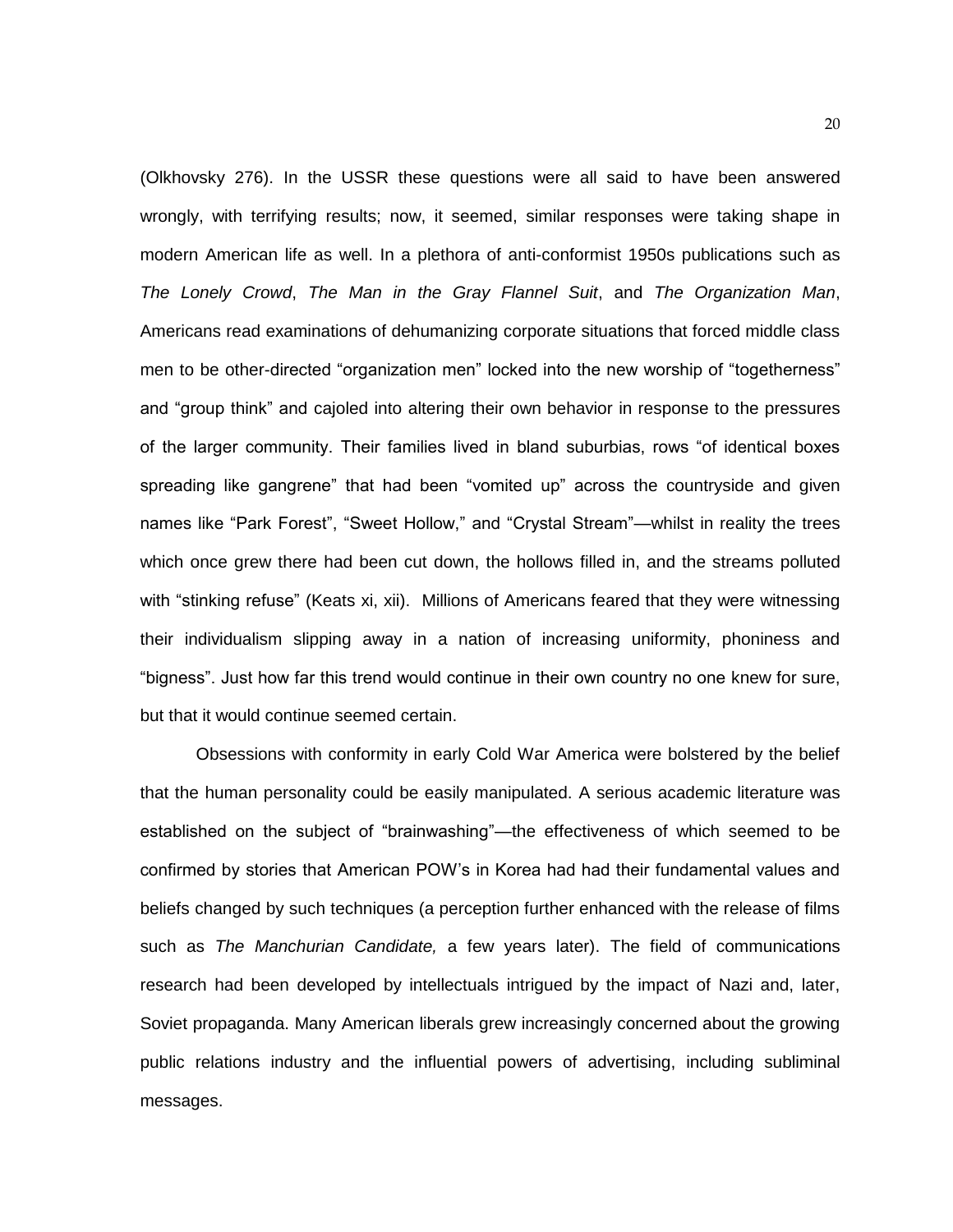For the most part, Americans saw little in the historical past to put their minds at ease about the future. There was another sort of past, however, that could be easily summoned by anyone willing to use their imaginations to go backward in time. The most prominent model for an alternative lifestyle was the mythic Old West—a region that flourished with a peculiar intensity in Cold War films, fiction, radio, television, and comics. Whether in its original orientation toward children, or in the "adult" Western that emerged in the 1950"s, the Western was relevant drama which embodied the psychology of the East-West struggle. It was there on that "virgin land" that all of the alleged rugged and simple truths of pre-industrial life—individualism, self-reliance, "know how" and higher values could be portrayed most effectively. In this age of deep social anxiety and international tension, the Western hero answered to a higher law, not bureaucratic red tape, and offered straight solutions. The cowboy is left completely free with open options and no ties as he roams a territory of endless space. This aspect of the Western was expounded upon by James Arness the star of *Gunsmoke*. "People like Westerns because they represent a time of freedom," he told *TV Guide* in 1958. "That is why they tune in on Western shows to escape from conformity. They [presumably the male viewers] don"t want to see a U.S. Marshal come home and help his wife wash the dishes" (quoted in MacDonald, *Who Shot the Sheriff?* 75). John W. Evans agrees in his article "Modern Man and the Cowboy." Evans points out that the adult Western hero has no boss and is not a mere cog in some huge and impersonal organization; rather, the cowboy stands alone and independent. Furthermore, "through his vicarious position in the powerful and final act of the gunfight," writes Evans, "the factory worker or the organization man symbolically shoots down all the individual officials and impersonal forces that restrict, schedule, supervise, direct, frustrate and control his daily existence" (Evans 36). At its height, as many as 60 million viewers per night watched the television Westerns and, by January 1959, eight of the top ten programs were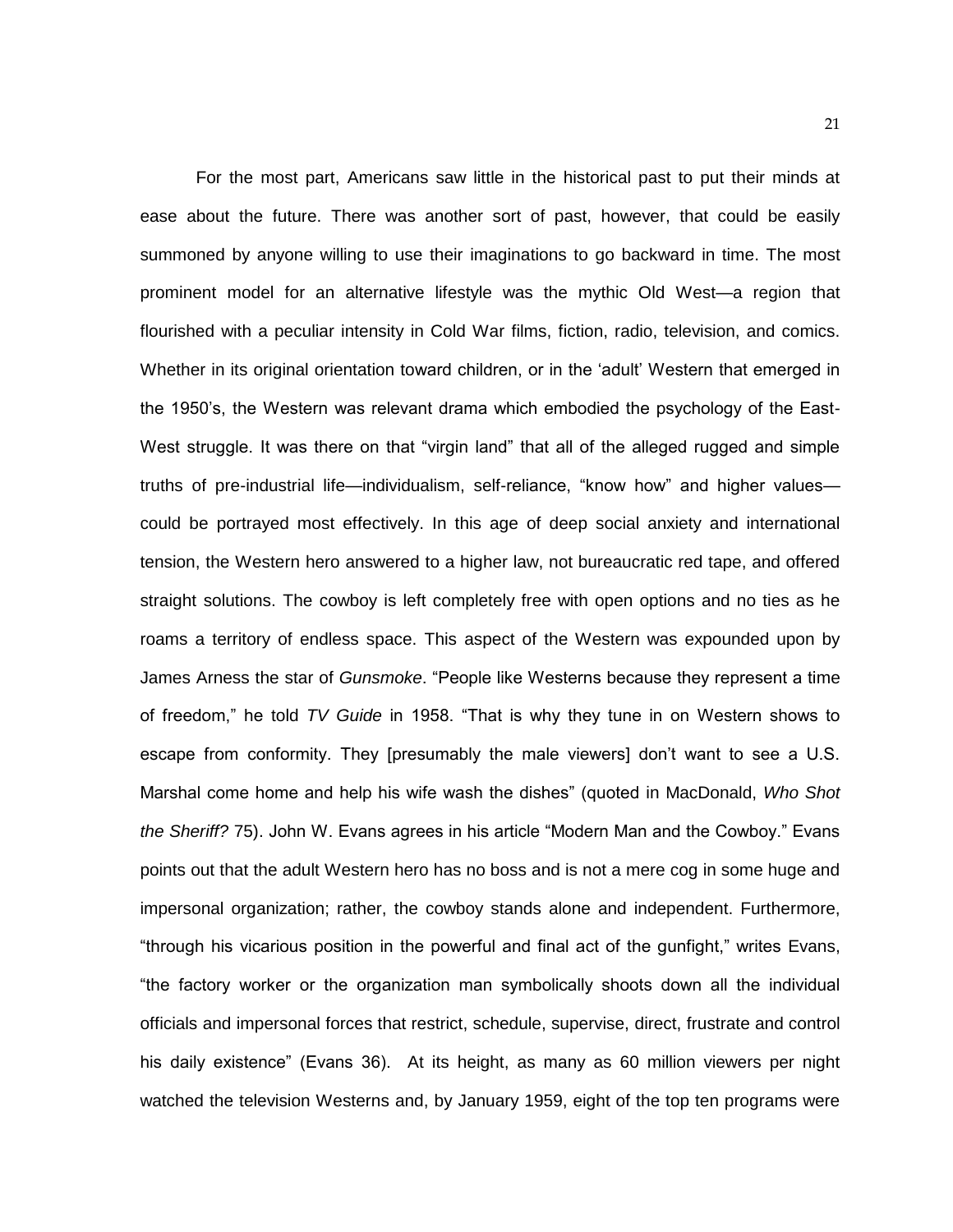of that genre (McDonald 138). $<sup>4</sup>$  The Western story's pervasiveness during the postwar era,</sup> is indicative of Americans" obsessive fear of conformity and determinism, the desire for simple answers in difficult times, and an overall urge to withdraw from civilization"s growing complexity.

Americans" images of their foe reflected not only their fears of Soviet power, but also demonstrated their distaste for modern society. Despite a relatively easy time for the United States during World War II, there was a strong sense of doom in victory. The war itself had repeatedly displayed the extremes of human cruelty. Mass society, atomic warfare, propaganda, and totalitarianism became words infused with fear and urgency. In the years immediately following the war it appeared that government bureaucracy, big corporations, and new technologies such as the modern mass media were turning American culture into a homogenized mass that was smothering individualism and preparing the way for a new kind of social order. In this disturbing milieu, Americans transferred their deepest fears onto their hated rival.

Without fully understanding recent societal changes, many Americans of the 1947- 1953 period also held on to their visions of an earlier age. (The ironies of this dependence were obvious. The amazing spectacle of millions of Americans re-living the "frontier days" replete with "natural" role models—all with the aid of the advanced techniques of mass communication—is worthy of a Mencken.) The fact that these idealized images of an older America were repeatedly counterpoised against the negative images of modern life—which the Soviet Union came to symbolize—was indicative of Americans' desperate attempt during anxious times to define themselves as a people and a nation. In the American mind, the canyon separating the Old American West from the New Soviet East stretched as far as the imagination could reach. If Americans were comfortable with their visions of "the West as America" it would also appear that, in their images of the Soviet Union, they had created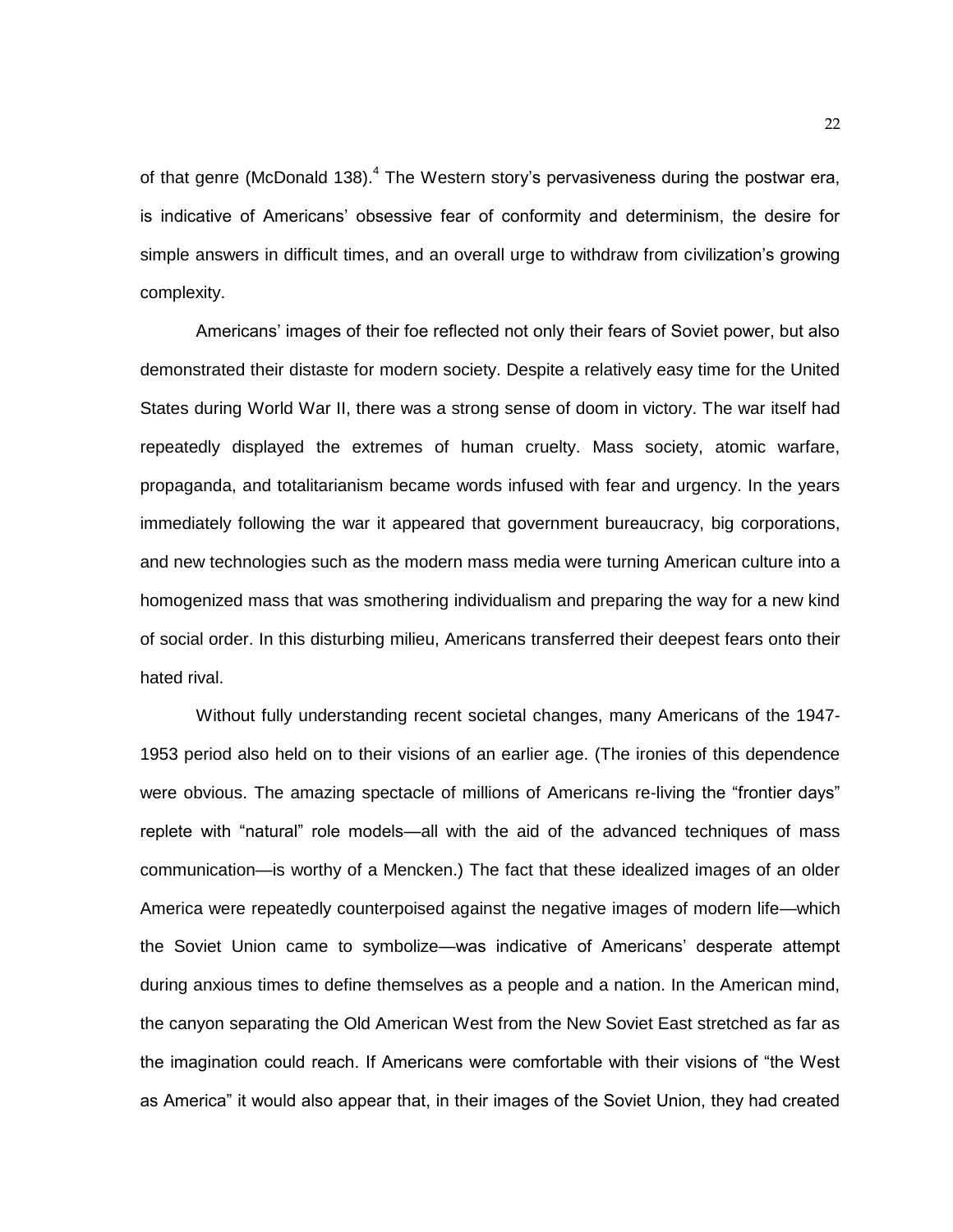an opposite definition of themselves revealing their deepest fears and anxieties about the future of their own society.

Since the end of the Cold War, almost two decades ago, other American enemies have appeared including Libya, Panamanian drug lords, Iraq and al Qaeda, just to name a few; but none has taken on an image as nightmarish or pervasive as that of "Red Russia" during the late 1940s and early 1950s. In American eyes, the Soviet Union was viewed as the incarnation of the most troubling features of mid-twentieth century life. Given the Soviets" association with enormous concentrations of power, total state control over the individual, and with the concerted effort to place machines and production over human needs or values, it is not at all surprising that the USSR aroused some of Americans" deepest fears and anxieties during the early postwar era. As the Reverend Billy Graham told Americans at an evangelical rally in 1953: "Almost all ministers of the gospel and students of the Bible agree that it [Communism] is master-minded by Satan himself" (Whitfield 81). The images of Soviet life were not, of course, bought into by all Americans and some had their own personal reasons for holding intense, negative attitudes toward the Soviet state. But the images do reveal general cultural concerns. For much of the American public, the dystopian images served two purposes. First, in a postwar world of bewildering complexity, it was comfortable and flattering to see the world in simple terms of good versus evil. Second, at a deeper level, the images prophesized the dangers that many believed faced their own society in the postwar world. Americans would need to be vigilant to preclude these threats and prevent the destruction of what they perceived as their own "traditional" ways of life.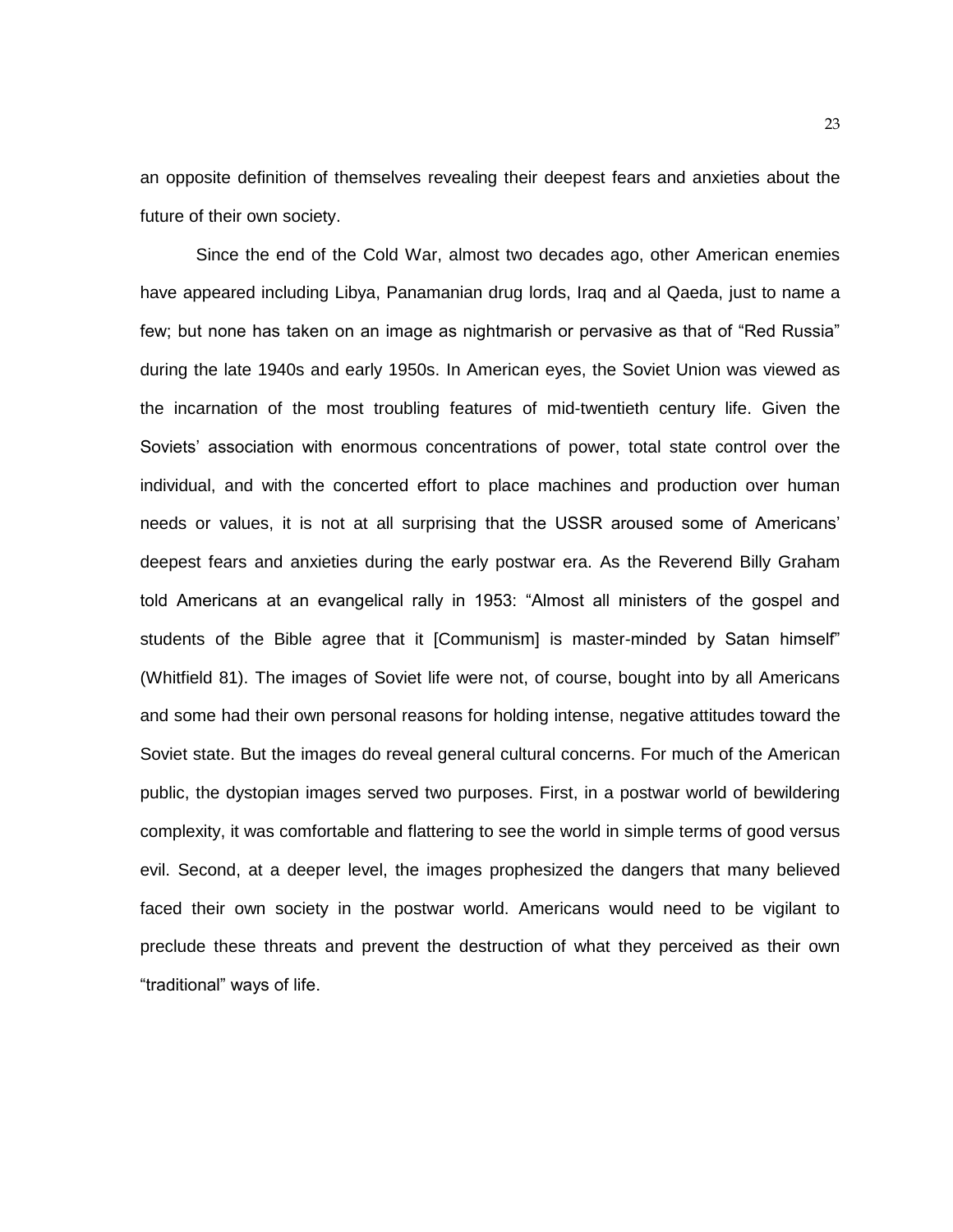#### **Acknowledgements**

David A. Smith is a librarian and PhD student in History at the University of Saskatchewan in Saskatoon, Canada. He thanks Professor Brian W. Dippie of the University of Victoria and librarian colleague Ken Whiteway of the University of Saskatchewan for their invaluable recommendations and edits to this article. The author would like to express particular gratitude to his inspiring mentor and friend, the late Professor Ted Wooley of the University of Victoria, for his thoughtful guidance, advice, and sharing of his extensive knowledge of the Cold War era.

### **Works Cited**

- Alexiev, Nina I. "I Didn"t Want My Children to Grow Up in Soviet Russia," *Reader's Digest*  (June 1947): 11-16.
- Atkinson, Brooks. "Russia 1946." *Life* (July 22, 1946): 85-94.
- *The Atomic Café.* Thorn Emi Video, 1982.
- Barson, Michael and Steven Heller. *Red Scared! The Commie Menace in Propoganda and Popular Culture.* San Francisco: Chronicle Books, 2001.
- Biskind, Peter. *Seeing Is Believing: How Hollywood Taught Us to Stop Worrying and Love the Fifties.* New York: Pantheon, 1983.
- Blumoff, T.Y. "Popular Fiction and the Creation of the Cold War Consensus, 1943-1952." Ph.D. dissertation, University of St. Louis, 1976.
- Boyer, Paul. *By the Bomb's Early Light: Thought and Culture at the Dawn of the Atomic Age.* Chapel Hill: University of North Carolina Press, 1994.
- Buchanan, William and Hadley Cantril. *How Nations See Each Other: A Study of Public Opinion.* Urbana, IL: University of Illinois Press, 1953.
- Buckingham, Peter H. *America Sees Red: Anti-Communism in America, 1870s to 1980s.*  Claremont, CA: Regina Books, 1988.
- Counts, George S. and Nucia P. Lodge. *The Country of the Blind: The Soviet System of Mind Control:* Boston: Houghton Mifflin, 1949.
- Drake, Ann Montgomery. "Russians in Hungary." *America* (March 1, 1947): 602-604.
- Eastman, Max. "The Truth About Soviet Russia"s 14,000,000 Slaves." *Reader's Digest* (April 1947): 139-146.
- Evans, John W. "Modern Man and the Cowboy," *Television Quarterly* (May 1962): 34-36.

Field, Douglas. *American Cold War Culture.* Edinburgh: Edinburgh University Press, 2005.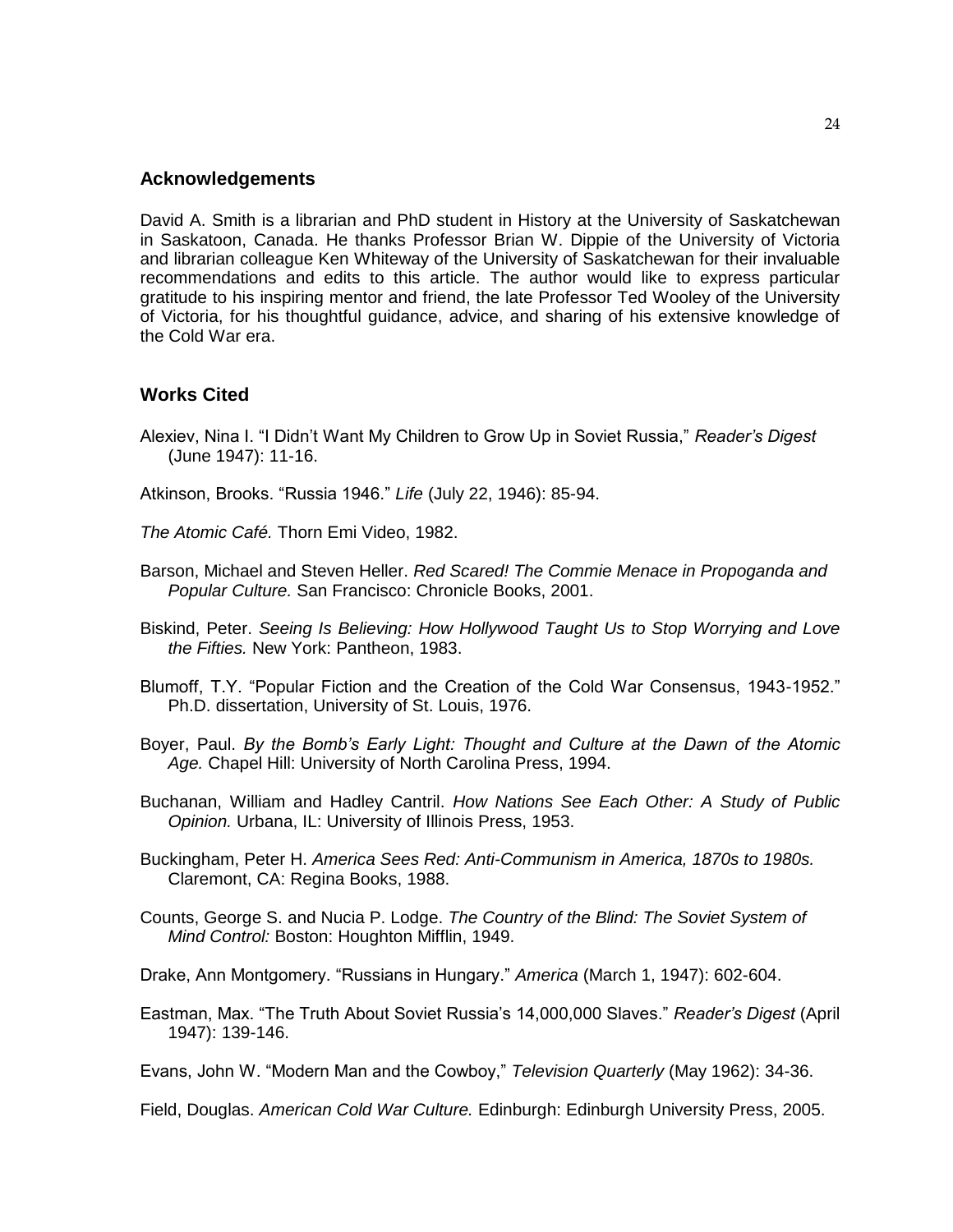- Fillmore, Robin L. *Transforming the "Enemy": A Discursive Analysis of U.S. Images of the Soviet Union.* PhD dissertation in Political Science. Kent State University, Ohio. May 2006.
- Fried, Richard M. "Springtime for Stalin in Mosinee." *The Russians Are Coming! The Russians Are Coming! Pageantry and Patriotism in Cold-War America.* Richard M. Fried. New York: Oxford University Press, 1998. 67-86.
- Gilbert, James. *Another Chance: Postwar America: 1945-1985.* Chicago: Dorsey Press, 1986.
- Hartshorne, Thomas L. *The Distorted Image: Changing Conceptions of the American Character Since Turner.* Cleveland: Case Western University Press, 1968.
- Inkeles, Alex. *Public Opinion in Soviet Russia.* Cambridge, MA: Harvard University Press, 1950.
- Keats, John. *The Crack in the Picture Window.* Cambridge, MA: Riverside Press, 1956.
- Kennan, George F. "Mr. X." "The Sources of Soviet Conduct." *Foreign Affairs* (April 1951): 351-370.
- Kirk, Lydia. "Postmarked Moscow." *Reader's Digest* (November 1952): 135-146.
- Lifton, Robert J. *Broken Connections: On Death and the Continuity of Life.* New York: Simon and Schuster, 1979.
- MacDonald, J. Fred. *Television and the Red Menace: The Video Road to Vietnam.* New York: Praeger, 1985.
- ----------. *Who Shot the Sheriff? The Rise and Fall of the Television Western.* New York: Praeger, 1987.
- Metz, Howard W. and A.H. Thomson. *Authoritarianism and the Individual.* Washington DC: Brookings Institution, 1950.
- Mitter, Rana and Patrick Major. *Across the Blocs: Cold War Cultural and Social History.*  Portland, OR: Frank Cass and Co., 2004.
- Nevins, Allen. "Stalin Can"t Win: A Top Historian Proves Tyrannies Must Fall." *Collier's*  (October 20, 1951): 16-19, 80-81.
- Olkhovsky, Andrey. *Music Under the Soviets: The Agony of an Art.* New York: Praeger, 1955.
- Perret, Geoffrey. *A Dream of Greatness: The American People, 1945-1963.* New York: Coward, McCann and Geogheghan, 1979.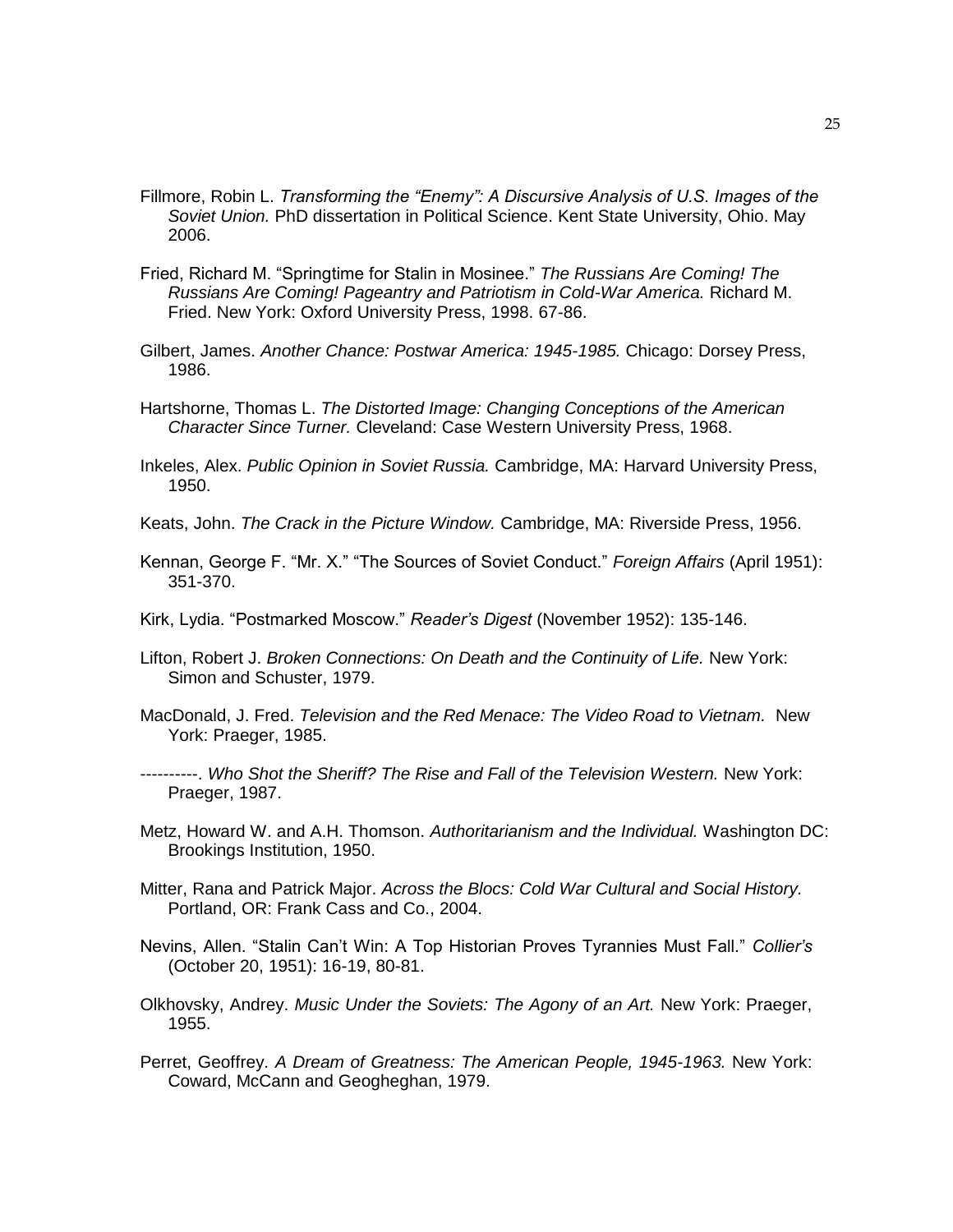"Preview of the War We Do Not Want." Special Issue of *Collier's* (October 27, 1951).

Prychodko, Nicholas. *Moscow's Drive for World Domination*. Free World Publishing, 1951.

"Red Russia: Rule by Trial and Terror." *Scholastic* (February 11, 1953): 13-15.

- Riesman, David L. *The Lonely Crowd: A Study of the Changing American Character.* Garden City, NY: 1950.
- Rossi, John P. "America"s View of George Orwell." *Review of Politics* (1981): 572-581.
- Rounds, Frank. *A Window on Red Square.* Boston: Houghton Mifflin, 1953.
- Savage, William W. *Comic Books and America, 1945-1954.* Norman: University of Oklahoma Press, 1990.
- Sayre, Nora. *Running Time: Films of the Cold War.* New York: Dial Press, 1982.
- Seed, David. *American Science Fiction and the Cold War: Literature and Film.* Edinburgh: Edinburgh University Press, 1999.
- Sharp, Joanne P. *Condensing the Cold War:* Reader"s Digest *and American Identity.*  Minneapolis: University of Minnesota Press, 2000.
- Smith, Walter Bedell. "What Kind of Man *Is* Stalin?" *Saturday Evening Post* (November 12, 1949): 19-21.

*Them!* Warner Brothers Pictures, 1954.

- Walsh, Chad. *From Utopia to Nightmare.* Westport, CN: Greenwood Press, 1972.
- Warrick, Patricia S. *The Cybernetic Imagination in Science Fiction.* Cambridge MA: MIT Press, 1980.
- Whitfield, Stephen J. *The Culture of the Cold War.* Baltimore: Johns Hopkins University Press, 1996.
- Wolfe, Bertram D. "In Soviet Inferno; Russian Purges." *Saturday Review* (February 9, 1952): 13-14.
- Woodcock, George. The Crystal Spirit: A Study of George Orwell. Boston: Little, Brown and Company, 1966.